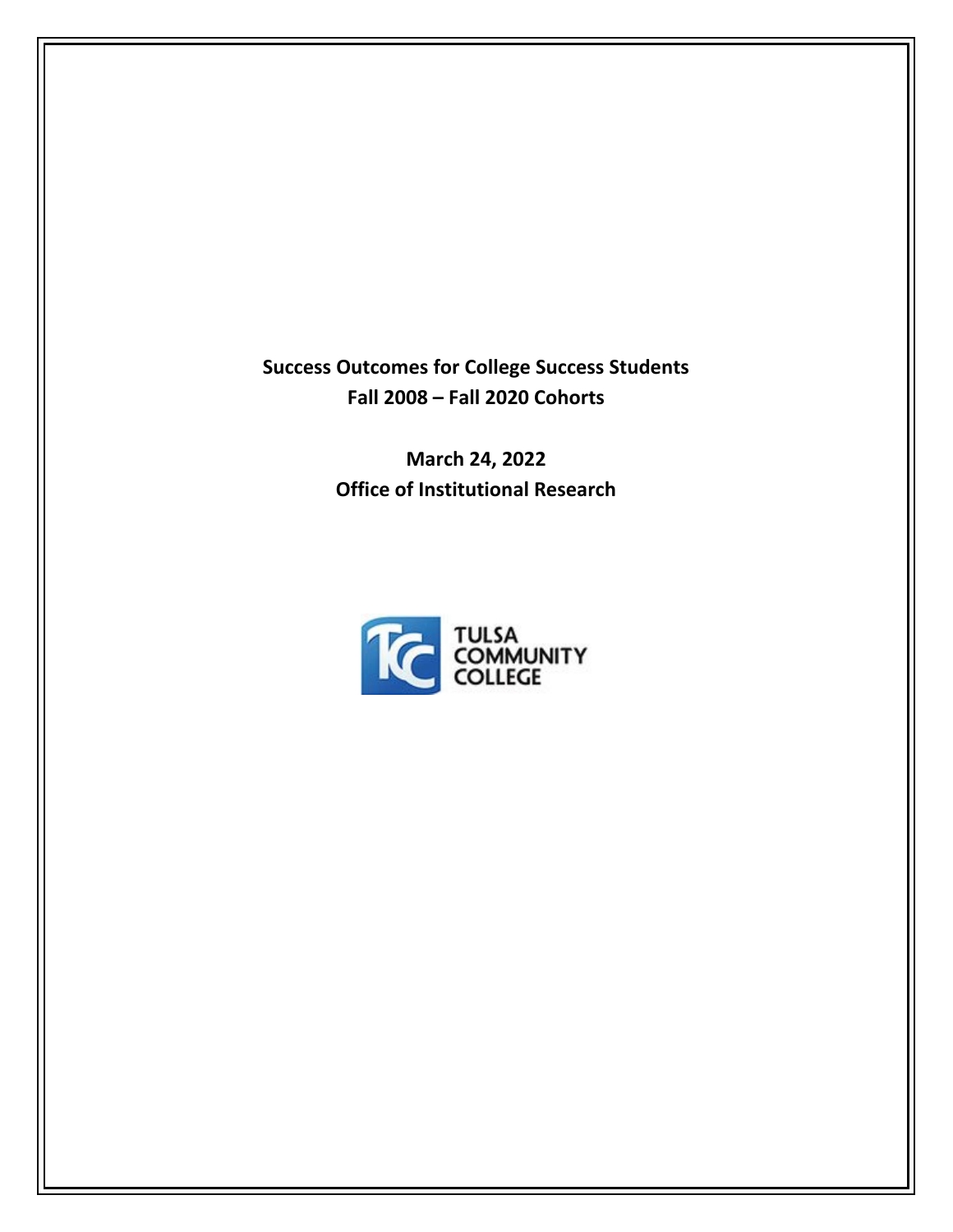# **Executive Summary**

Academic Strategies (ENGL 1003) was established in 2008 as a student success strategy designed to orient students to TCC campuses and college services, emphasizing personal and social strategies with the goal of increasing student involvement in college and community activities. From the outset, all students enrolled in the Tulsa Achieves program were required to enroll in the course. Beginning Fall 2013, all students who placed into any level of developmental reading, writing, or mathematics were also required to complete the course. The course was re‐named First Year Experience Seminar beginning Fall 2017 and re-designated COLL 1002. The course credit hours were reduced from three credit hours to two. In Fall 2019, the course was again re‐named to College Success, re‐designated COLL 1003, and the credit hours were increased from two to three. This report summarizes the success outcomes of students who enrolled in either Academic Strategies (ENGL 1003), First Year Experience Seminar (COLL 1002), or College Success (COLL 1003) from 2008 to 2020. Metrics examined were the cohort First‐Fall‐ to-First-Spring persistence, First-Fall-to-Second-Fall retention, three-year graduation rate, success rates in developmental courses, and success rates in gateway courses. Course success was defined as receiving a final grade of C or better in any course. Comparisons were made with students of the same cohort by enrollment status who did not enroll in either ENGL 1003, COLL 1002, or COLL 1003. It is important to note that when the course was re-designated in Fall 2017 from three credit hours to two there was an associated shift in the number of first-time students from full-time enrollment status to part-time status. Also, for the purpose of this report the courses ENGL 1003, COLL 1002, and COLL 1003 were combined and referenced collectively as College Success (CS).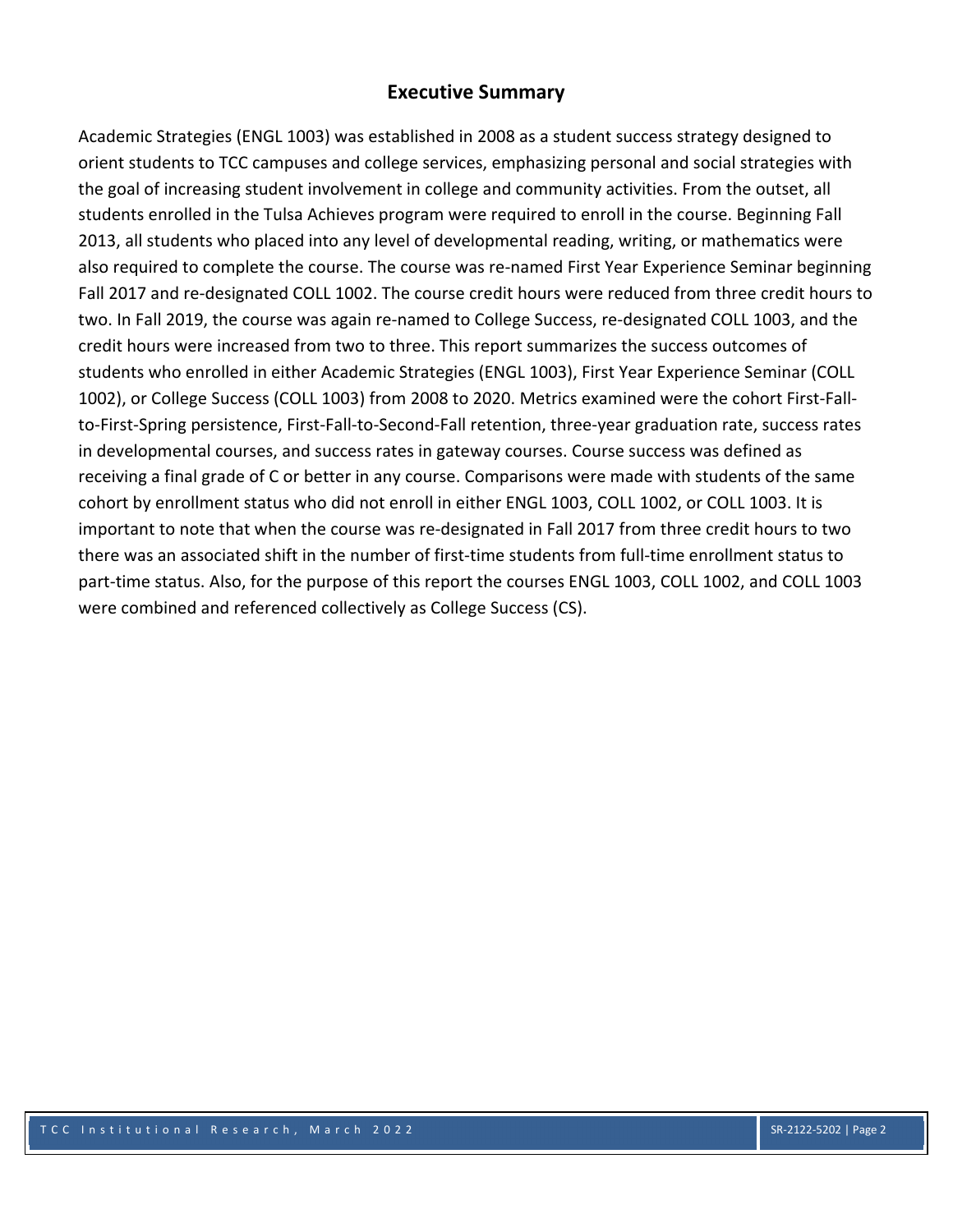## **Enrollment in College Success (CS) by Full‐Time Students**

Of the 24,499 first‐time, degree‐seeking, full‐time students enrolling from fall 2008 to fall 2020, 61.7% enrolled in CS. 82.5% of those enrolling in the seminar received a C or higher for the course. The remaining 17.5% who did not earn a C or higher for the course showed dramatically poorer outcomes, even when compared to students who did not enroll in CS at all.

- **Fall‐to‐Spring Persistence –** Full‐time CS students enrolled in the first spring semester at a significantly higher rate (86.0%) than students who did not enroll in the course (73.5%) or who enrolled but did not earn a C or better (48.1%).
- **Fall‐to‐Fall Retention –** Full‐time CS students enrolled in the second fall semester at a significantly higher rate (61.9%) than students who did not enroll in CS (48.7%) or who enrolled but did not earn a C or better (13.4%).
- **Graduation Within Three Years –** Significantly more full‐time students (15.0%) who enrolled in CS graduated within three years compared to 12.0% of students who did not take CS, and 0.8% of students who enrolled but did not earn a C or better.
- **Success Rates in Developmental Courses (Grades of C or Better) –** Full‐time CS students succeeded at a significantly higher rate in developmental courses (68.4%) compared to 61.2% of students not taking CS.
- **Success Rates in Gateway Courses (Grades of C or Better) –** Full‐time CS students succeeded at a significantly higher rate in gateway courses (79.5%) compared to 74.8% of students not taking CS.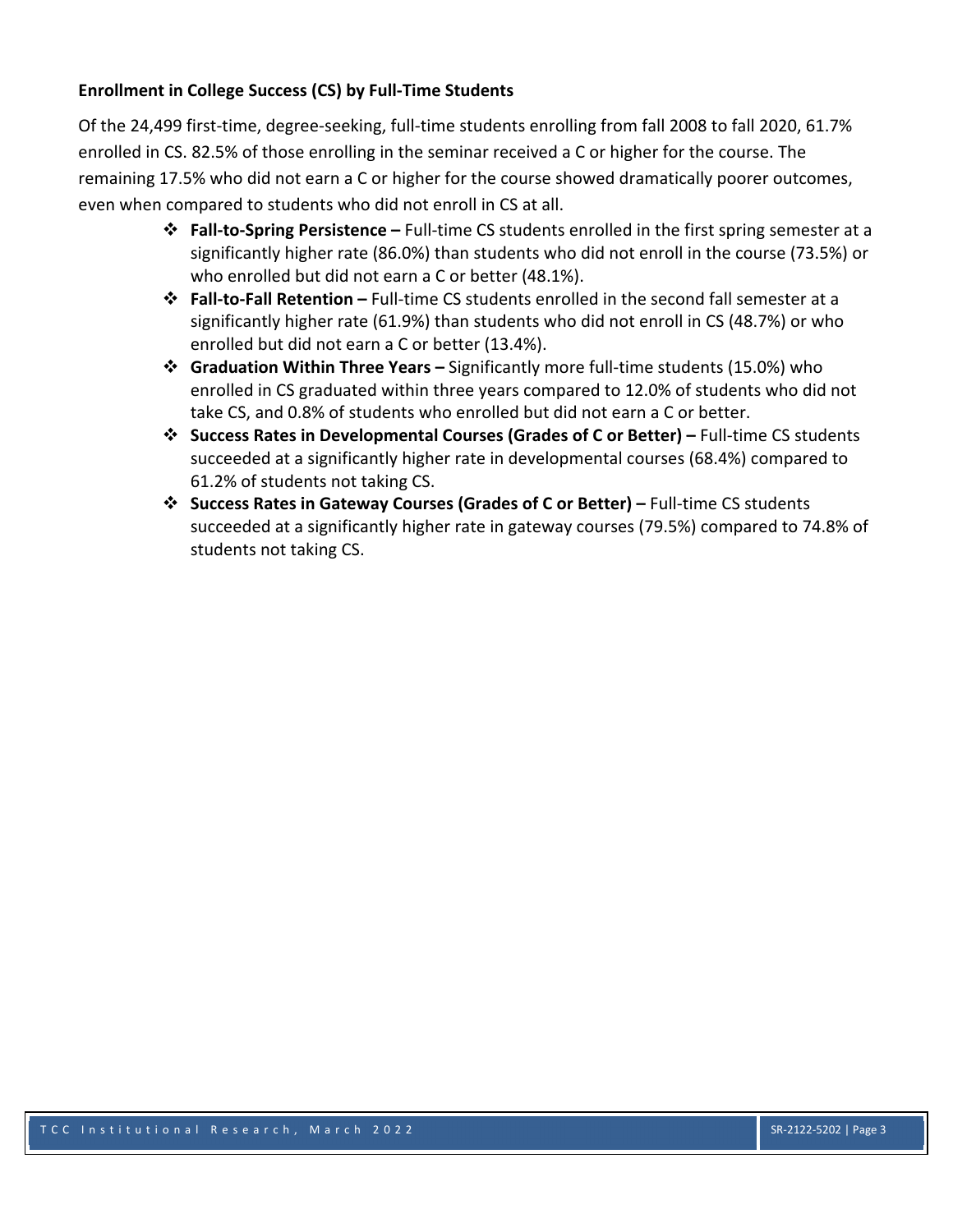# **Enrollment in the College Success (CS) by Part‐Time Students**

Of the 20,675 first‐time, degree‐seeking, part‐time students enrolling from fall 2008 to fall 2020, 45.8% enrolled in the CS seminar. 71.8% of those enrolling in the seminar received a C or higher for the course. The remaining 28.2% who did not earn a C or higher for the course showed dramatically poorer outcomes, even when compared to students who did not enroll in CS at all.

- **Fall‐to‐Spring Persistence –** Part‐time CS students enrolled in the first spring semester at a significantly higher rate (71.6%) than students who did not enroll in the course (52.1%) or who enrolled but did not earn a C or better (35.6%).
- **Fall‐to‐Fall Retention –** Part‐time CS students enrolled in the second fall semester at a significantly higher rate (47.7%) than students who did not enroll in CS (32.9%) or who enrolled but did not earn a C or better (10.3%).
- **Graduation Within Three Years –** The graduation rate for part‐time CS students was not significantly different to those who did not enroll in CS (5.5%, 5.6% respectively). The graduation rate of students making C or higher in CS, however, was significantly higher (7.6%).
- **Success Rates in Developmental Courses (Grades of C or Better) –** Part‐time CS students succeeded at a significantly higher rate in developmental courses (65.2%) compared to 59.3% of students not taking CS.
- **Success Rates in Gateway Courses (Grades of C or Better) –** Part‐time CS students succeeded at a similar rate in gateway courses to students not taking CS (74.0%, 73.5% respectively). However, the success in gateway courses was significantly higher for students making a C or higher in CS (78.9%).

The following tables represent the comparison details for full‐time students by annual cohort followed by tables representing details for part-time students by annual cohort.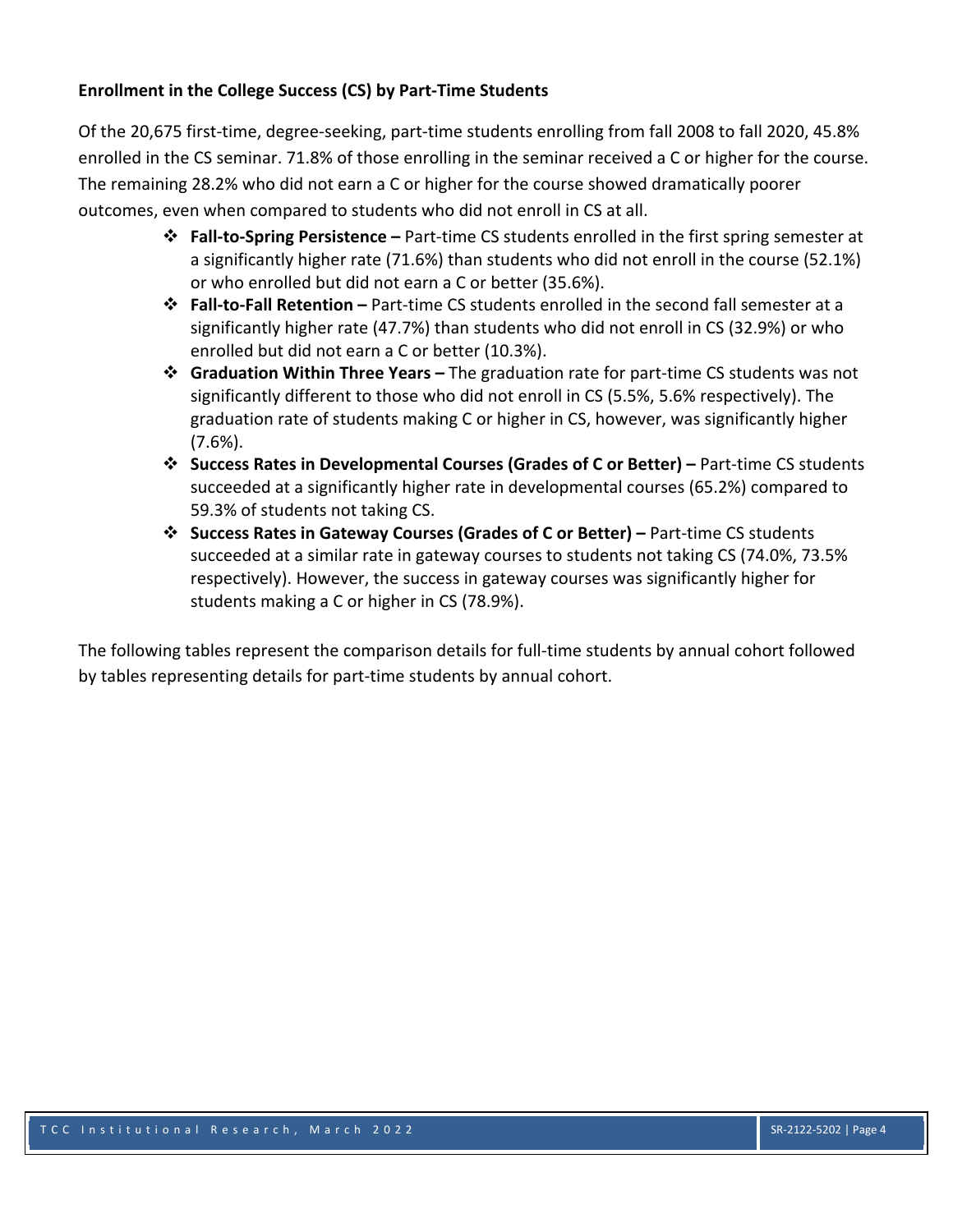#### **Full‐time Student Aggregate Comparison**

**Fall‐to‐Spring Persistence Rate –** A significantly higher percentage (86.0%) of the 15,123 first‐time, full‐ time, degree-seeking students who enrolled in CS, as well as those who earned a C or better in CS (94.0%), persisted to the first spring semester compared to 73.5% of the 9,376 students who did not enroll in the CS course.

**Fall‐to‐Fall Retention Rate** – A significantly higher percentage (61.9%) of the first‐time, full‐time students who enrolled in CS, as well as those who earned a C or better in CS (72.2%), enrolled in the second fall semester compared to 48.7% of students who did not enroll in the CS course.

**Graduation Within Three Years –** Significantly more of the first‐time, full‐time (15.0%) students who enrolled in CS, as well as those who earned a C or better in CS (18.0%), graduated within three years compared to 12.0% of students who did not take the course.

**Success Rates in Developmental Courses (Grades of C or Higher) –** Individual course success was determined by the highest grade received in a course from initial enrollment to report time in the following courses: Reading Foundations I, Reading Foundations II, Writing Foundations I, Writing Foundations II, Writing Foundations Workshop, Math Foundations I, Math Foundations II, Math Foundations I & II, Beginning and Intermediate Algebra, Essentials for Precalculus I, Essentials for Quantitative Reasoning (ENGL 0903, ENGL 0913, ENGL 0923, ENGL 0933, ENGL 0943, MATH 0003, MATH 0013, MATH 0055, MATH 0105, MATH 0123, MATH 0403 respectively). Success outcomes were tallied for all cohort students. CS students received significantly more grades of C or higher (68.4%) compared to 61.2% of grades of C or higher received by students who did not enroll in CS. In addition, students who received a C or higher in CS also earned a C or higher in 77.8% of their developmental courses.

**Success Rates in Gateway Courses (Grades of C or Higher) –** Individual course success was determined by the highest grade received in gateway course from initial enrollment to report time. Outcomes were tallied for all cohort students. The courses included were: Composition I, Quantitative Reasoning, Precalculus I, General Biology for Non‐Majors, Introduction to Biology for Majors, U.S. History from 1492 to the Civil War Era, U.S. History Civil War Era to the Present, American Federal Government, and Introduction to Psychology (ENGL 1113, MATH 1473, MATH 1513, BIOL 1114, BIOL 1224, HIST 1483, HIST 1493, POLS 1113, PSYC 1113 respectively). CS students received significantly more grades of C or higher (79.5%) compared to 74.8% of grades of C or higher for students who did not enroll CS. In addition, students earning a C or higher in CS also earned a C or higher in 83.9% of their gateway courses.

The following tables represent the details for each comparison above by annual cohort for first-time, full-time students. A second series of comparison tables follow which summarize results for first-time, part-time students by annual cohort.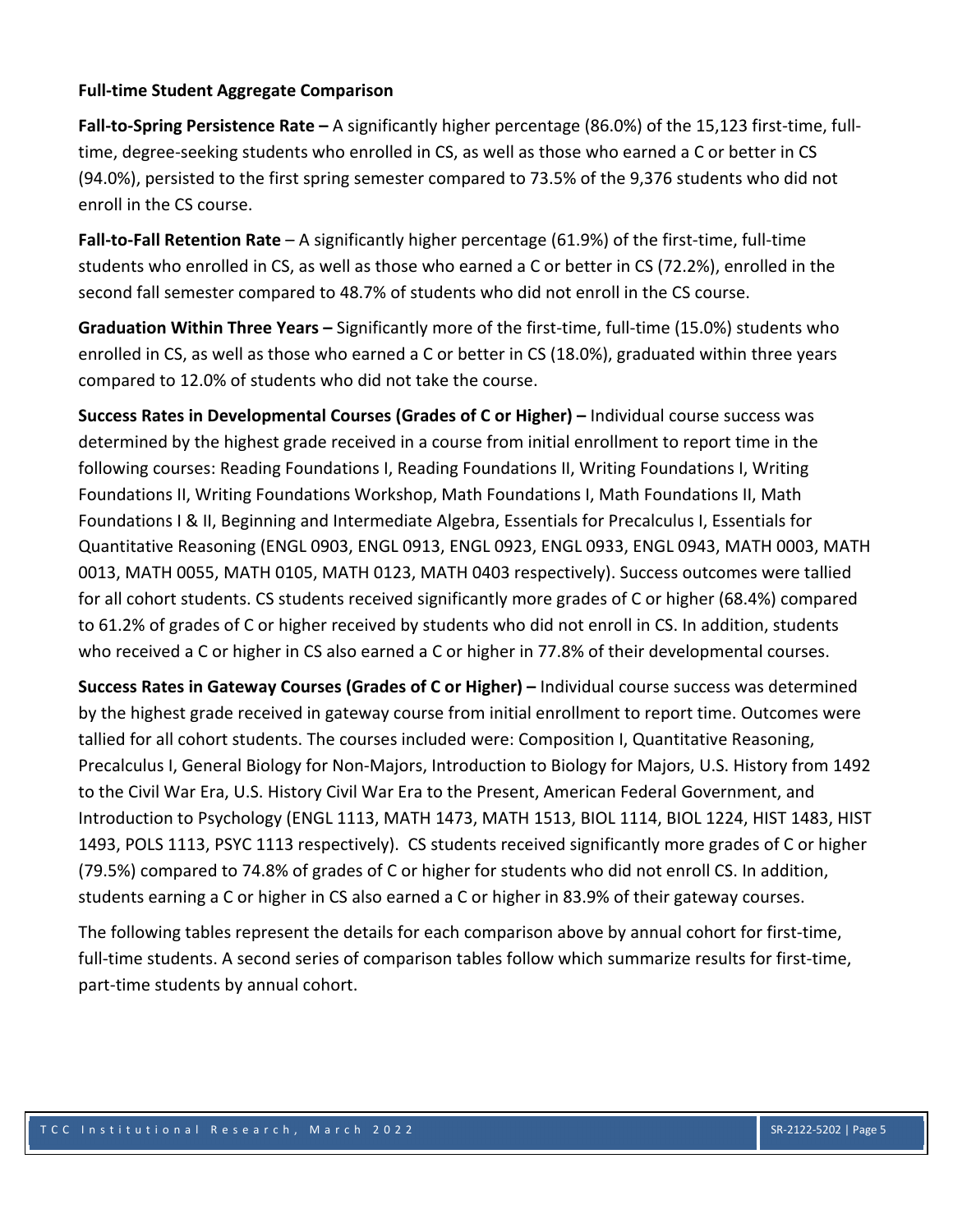|                         | Full-time Student Fall Cohort Enrollment in CS By Year Including CS Success Rate |        |                             |       |                                            |       |                                                         |                                             |                      |  |
|-------------------------|----------------------------------------------------------------------------------|--------|-----------------------------|-------|--------------------------------------------|-------|---------------------------------------------------------|---------------------------------------------|----------------------|--|
| Cohort                  | <b>Entire Fall</b><br>Cohort                                                     |        | Students Who Enrolled in CS |       | Students Who Earned a C or<br>Better in CS |       | <b>Students Who Did Not</b><br>Earn a C or Better in CS | <b>Students Who Did Not</b><br>Enroll in CS |                      |  |
|                         | Count                                                                            | Count  | % of Total<br>Cohort        | Count | % of CS<br>Cohort                          | Count | % of CS<br>Cohort                                       | Count                                       | % of Total<br>Cohort |  |
| <b>Fall 2008</b>        | 1,684                                                                            | 945    | 56.1%                       | 783   | 82.9%                                      | 162   | 17.1%                                                   | 739                                         | 43.9%                |  |
| Fall 2009               | 2,313                                                                            | 1,105  | 47.8%                       | 940   | 85.1%                                      | 165   | 14.9%                                                   | 1,208                                       | 52.2%                |  |
| <b>Fall 2010</b>        | 1,978                                                                            | 882    | 44.6%                       | 732   | 83.0%                                      | 150   | 17.0%                                                   | 1,096                                       | 55.4%                |  |
| <b>Fall 2011</b>        | 1,982                                                                            | 1,022  | 51.6%                       | 846   | 82.8%                                      | 176   | 17.2%                                                   | 960                                         | 48.4%                |  |
| <b>Fall 2012</b>        | 1,663                                                                            | 830    | 49.9%                       | 667   | 80.4%                                      | 163   | 19.6%                                                   | 833                                         | 50.1%                |  |
| Fall 2013+              | 1,720                                                                            | 1,257  | 73.1%                       | 1,011 | 80.4%                                      | 246   | 19.6%                                                   | 463                                         | 26.9%                |  |
| Fall 2014+              | 2,057                                                                            | 1,485  | 72.2%                       | 1,223 | 82.4%                                      | 262   | 17.6%                                                   | 572                                         | 27.8%                |  |
| Fall 2015+              | 2,099                                                                            | 1,485  | 70.7%                       | 1,222 | 82.3%                                      | 263   | 17.7%                                                   | 614                                         | 29.3%                |  |
| Fall 2016+              | 1,935                                                                            | 1,445  | 74.7%                       | 1,209 | 83.7%                                      | 236   | 16.3%                                                   | 490                                         | 25.3%                |  |
| Fall 2017 <sup>+^</sup> | 1,520                                                                            | 988    | 65.0%                       | 831   | 84.1%                                      | 157   | 15.9%                                                   | 532                                         | 35.0%                |  |
| Fall 2018 <sup>+^</sup> | 1,648                                                                            | 1,041  | 63.2%                       | 894   | 85.9%                                      | 147   | 14.1%                                                   | 607                                         | 36.8%                |  |
| Fall 2019 <sup>+^</sup> | 2,055                                                                            | 1,443  | 70.2%                       | 1,199 | 83.1%                                      | 244   | 16.9%                                                   | 612                                         | 29.8%                |  |
| Fall 2020 <sup>+</sup>  | 1,845                                                                            | 1,195  | 64.8%                       | 918   | 76.8%                                      | 277   | 23.2%                                                   | 650                                         | 35.2%                |  |
| <b>Total</b>            | 24,499                                                                           | 15,123 | 61.7%<br>12,475<br>82.5%    |       |                                            | 2,648 | 17.5%                                                   | 9,376                                       | 38.3%                |  |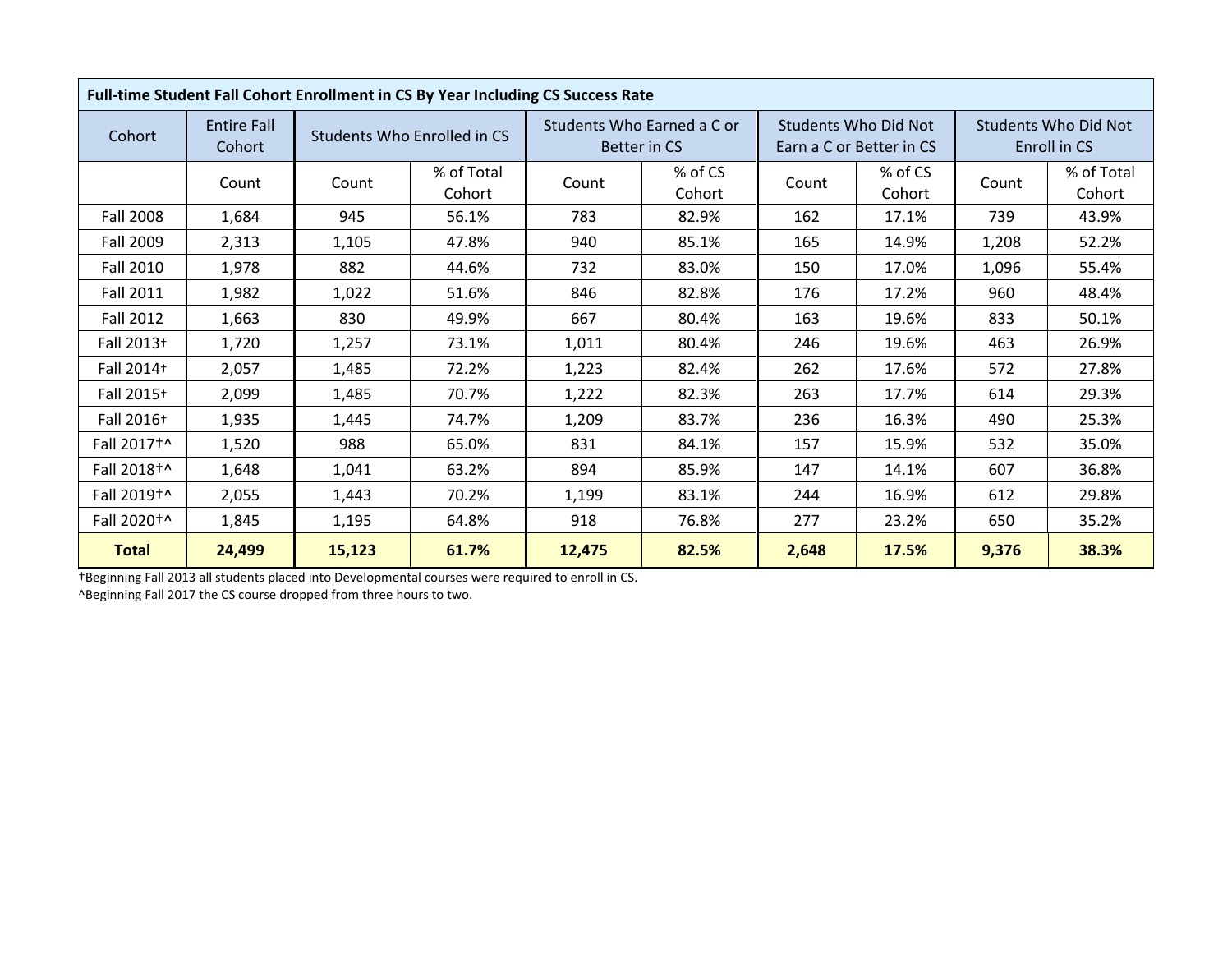| Full-time Student Fall Cohort Enrollment in CS Who Did Not Earn a C or Better By Year |                                                            |       |                                |       |                         |       |                                                      |                |                         |  |
|---------------------------------------------------------------------------------------|------------------------------------------------------------|-------|--------------------------------|-------|-------------------------|-------|------------------------------------------------------|----------------|-------------------------|--|
| Cohort                                                                                | <b>Students Who</b><br>Did Not Earn a C<br>or Better in CS |       | <b>Developmental Education</b> |       | <b>Tulsa Achieves</b>   |       | <b>Developmental Education</b><br>and Tulsa Achieves | Neither        |                         |  |
|                                                                                       | Count                                                      | Count | % of Not C<br>or Better        | Count | % of Not C<br>or Better | Count | % of Not C<br>or Better                              | Count          | % of Not C<br>or Better |  |
| Fall 2008                                                                             | 162                                                        | 34    | 21.0%                          | 39    | 24.1%                   | 82    | 50.6%                                                | $\overline{7}$ | 4.3%                    |  |
| Fall 2009                                                                             | 165                                                        | 40    | 24.2%                          | 39    | 23.6%                   | 82    | 49.7%                                                | 4              | 2.4%                    |  |
| Fall 2010                                                                             | 150                                                        | 45    | 30.0%                          | 34    | 22.7%                   | 67    | 44.7%                                                | 4              | 2.7%                    |  |
| <b>Fall 2011</b>                                                                      | 176                                                        | 66    | 37.5%                          | 21    | 11.9%                   | 81    | 46.0%                                                | 8              | 4.5%                    |  |
| Fall 2012                                                                             | 163                                                        | 60    | 36.8%                          | 18    | 11.0%                   | 82    | 50.3%                                                | 3              | 1.8%                    |  |
| Fall 2013+                                                                            | 246                                                        | 125   | 50.8%                          | 29    | 11.8%                   | 79    | 32.1%                                                | 13             | 5.3%                    |  |
| Fall 2014+                                                                            | 262                                                        | 115   | 43.9%                          | 49    | 18.7%                   | 83    | 31.7%                                                | 15             | 5.7%                    |  |
| Fall 2015+                                                                            | 263                                                        | 83    | 31.6%                          | 58    | 22.1%                   | 108   | 41.1%                                                | 14             | 5.3%                    |  |
| Fall 2016+                                                                            | 236                                                        | 85    | 36.0%                          | 37    | 15.7%                   | 97    | 41.1%                                                | 17             | 7.2%                    |  |
| Fall 2017 <sup>+^</sup>                                                               | 157                                                        | 52    | 33.1%                          | 41    | 26.1%                   | 58    | 36.9%                                                | 6              | 3.8%                    |  |
| Fall 2018+^                                                                           | 147                                                        | 36    | 24.5%                          | 52    | 35.4%                   | 46    | 31.3%                                                | 13             | 8.8%                    |  |
| Fall 2019 <sup>+</sup>                                                                | 244                                                        | 66    | 27.0%                          | 71    | 29.1%                   | 101   | 41.4%                                                | 6              | 2.5%                    |  |
| Fall 2020 <sup>+</sup>                                                                | 277                                                        | 56    | 20.2%                          | 94    | 33.9%                   | 110   | 39.7%                                                | 12             | 4.3%                    |  |
| <b>Total</b>                                                                          | 2,648                                                      | 863   | 32.6%                          | 582   | 22.0%                   | 1,076 | 40.6%                                                | 122            | 4.6%                    |  |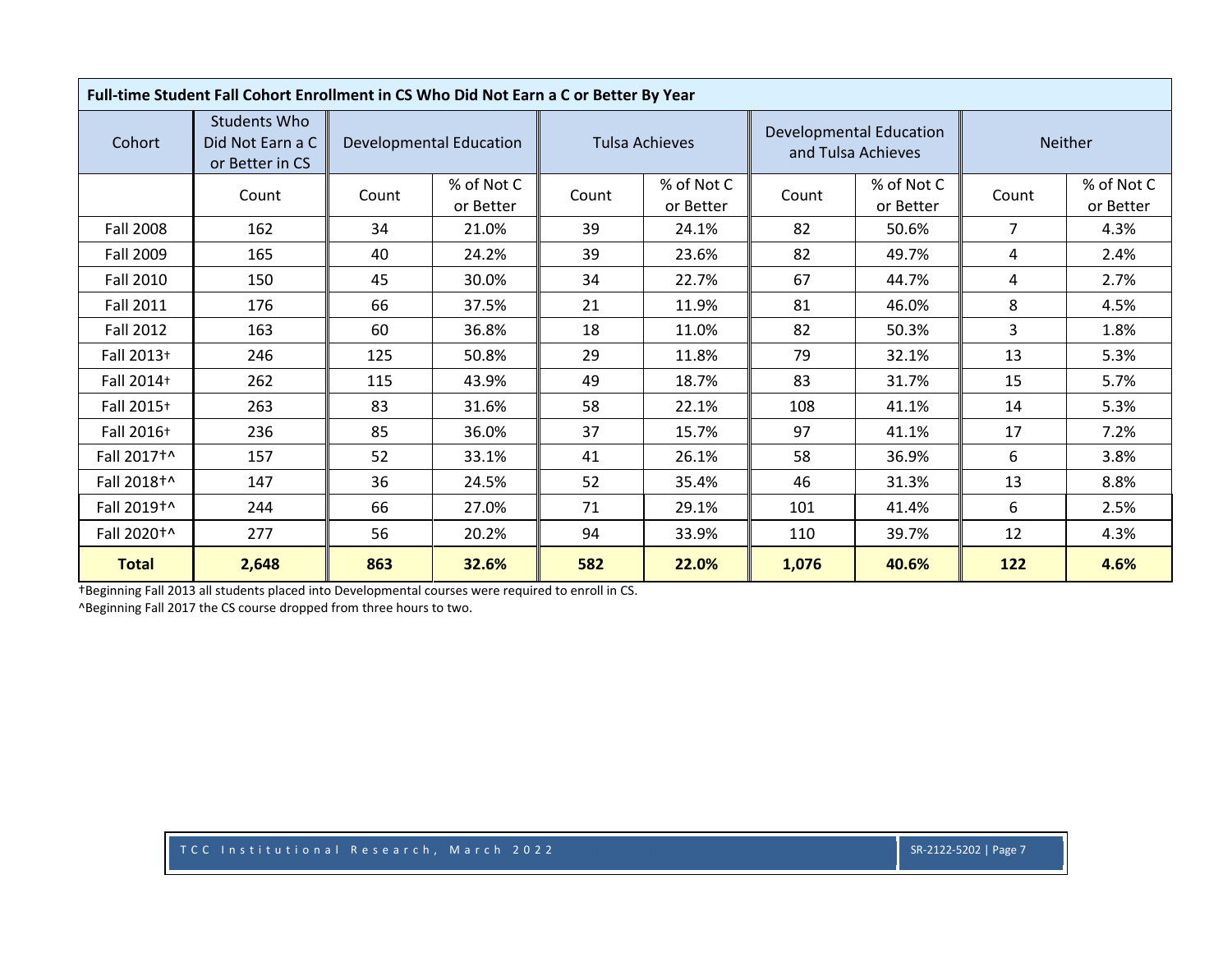|                  | Fall-to-Spring Persistence Rates of First-time, Full-time Students |                                       |        |                                            |       |                                                  |       |                                             |        |                           |  |
|------------------|--------------------------------------------------------------------|---------------------------------------|--------|--------------------------------------------|-------|--------------------------------------------------|-------|---------------------------------------------|--------|---------------------------|--|
| Cohort           |                                                                    | Students Who Enrolled in<br><b>CS</b> |        | Students Who Earned a C or<br>Better in CS |       | Students Who Did Not Earn a<br>C or Better in CS |       | <b>Students Who Did Not</b><br>Enroll in CS |        | <b>Entire Fall Cohort</b> |  |
|                  | Count                                                              | % of CS<br>Cohort                     | Count  | % of C or<br>Better in CS                  | Count | % of Not C or<br>Better in CS                    | Count | % of Non-CS<br>Cohort                       | Count  | % of Total<br>Cohort      |  |
| <b>Fall 2008</b> | 849                                                                | 89.8%***                              | 754    | 96.3%***                                   | 95    | 58.6%                                            | 507   | 68.6%                                       | 1,356  | 80.5%                     |  |
| <b>Fall 2009</b> | 1,000                                                              | 90.5%***                              | 903    | 96.1%***                                   | 97    | 58.8%                                            | 936   | 77.5%                                       | 1,936  | 83.7%                     |  |
| <b>Fall 2010</b> | 778                                                                | 88.2%***                              | 696    | 95.1%***                                   | 82    | 54.7%                                            | 827   | 75.5%                                       | 1,605  | 81.1%                     |  |
| <b>Fall 2011</b> | 901                                                                | 88.2%***                              | 799    | 94.4%***                                   | 102   | 58.0%                                            | 719   | 74.9%                                       | 1,620  | 81.7%                     |  |
| <b>Fall 2012</b> | 735                                                                | 88.6%***                              | 647    | 97.0%***                                   | 88    | 54.0%                                            | 636   | 76.4%                                       | 1,371  | 82.4%                     |  |
| Fall 2013+       | 1,075                                                              | 85.5%***                              | 954    | 94.4%***                                   | 121   | 49.2%                                            | 329   | 71.1%                                       | 1,404  | 81.6%                     |  |
| Fall 2014+       | 1,287                                                              | 86.7%***                              | 1,153  | 94.3%***                                   | 134   | 51.1%                                            | 405   | 70.8%                                       | 1,692  | 82.3%                     |  |
| Fall 2015+       | 1,264                                                              | 85.1%***                              | 1,150  | 94.1%***                                   | 114   | 43.3%                                            | 437   | 71.2%                                       | 1,701  | 81.0%                     |  |
| Fall 2016+       | 1,240                                                              | 85.8%***                              | 1,132  | 93.6%***                                   | 108   | 45.8%                                            | 341   | 69.6%                                       | 1,581  | 81.7%                     |  |
| Fall 2017+^      | 822                                                                | 83.2%***                              | 754    | 90.7%***                                   | 68    | 43.3%                                            | 370   | 69.5%                                       | 1,192  | 78.4%                     |  |
| Fall 2018+^      | 891                                                                | 85.6%***                              | 817    | 91.4%***                                   | 74    | 50.3%                                            | 450   | 74.1%                                       | 1,341  | 81.4%                     |  |
| Fall 2019+^      | 1,216                                                              | 84.3%***                              | 1,122  | 93.6%***                                   | 94    | 38.5%                                            | 456   | 74.5%                                       | 1,672  | 81.4%                     |  |
| Fall 2020+^      | 941                                                                | 78.7%***                              | 844    | 91.9%***                                   | 97    | 35.0%                                            | 478   | 73.5%                                       | 1,419  | 76.9%                     |  |
| <b>Total</b>     | 12,999                                                             | 86.0%***                              | 11,725 | 94.0%***                                   | 1,274 | 48.1%                                            | 6,891 | 73.5%                                       | 19,890 | 81.2%                     |  |

^Beginning Fall 2017 the CS course dropped from three hours to two.

\*\*\*Students enrolling in CS persisted to spring at significantly higher rates compared to Non‐CS students, *p* <sup>&</sup>lt; .001.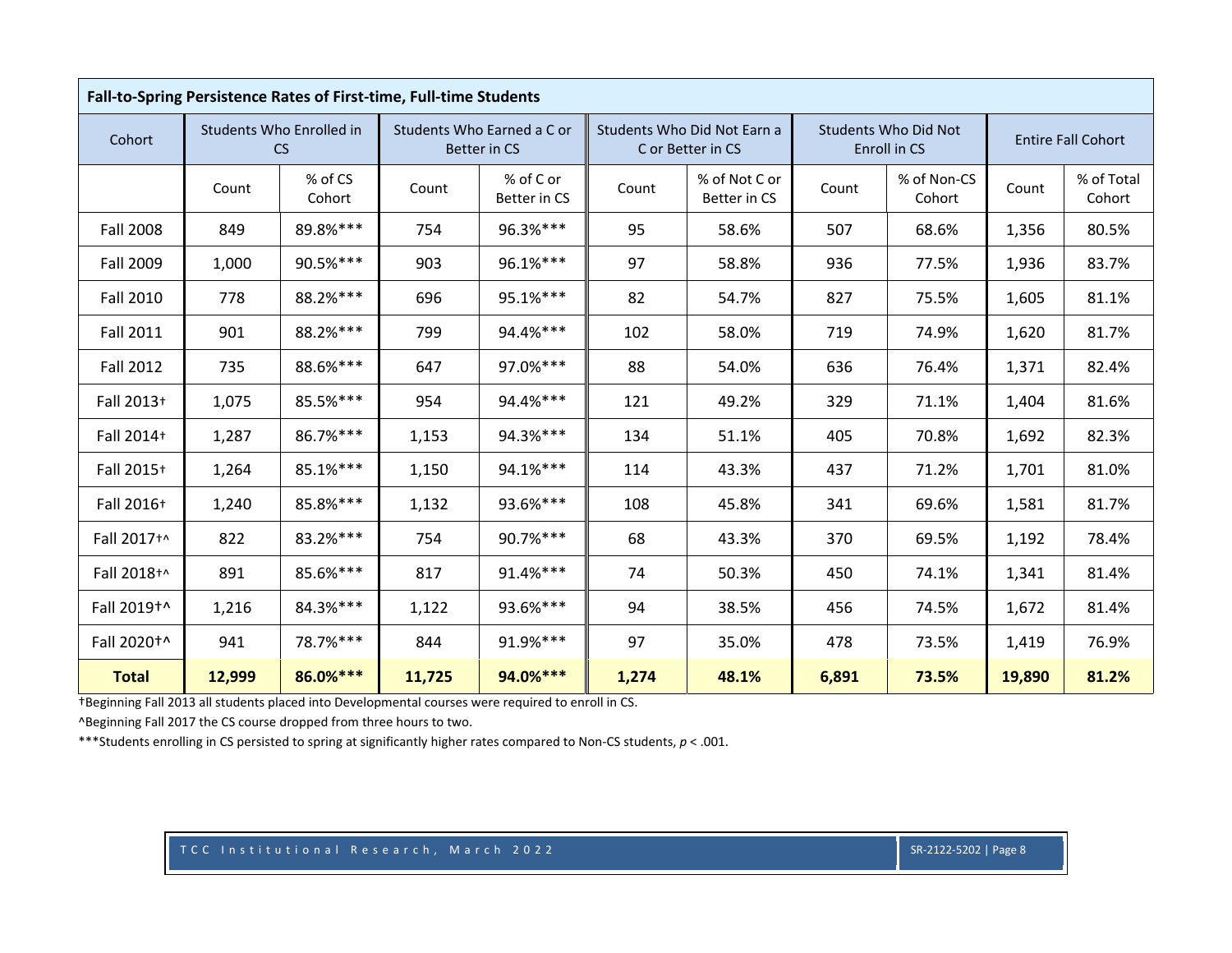| Fall-to-Spring Retained First-time, Full-time Students Who Did Not Earn a C or Better in CS |                                                     |       |                                |       |                         |       |                                                      |                |                         |  |
|---------------------------------------------------------------------------------------------|-----------------------------------------------------|-------|--------------------------------|-------|-------------------------|-------|------------------------------------------------------|----------------|-------------------------|--|
| Cohort                                                                                      | Students Who<br>Did Not Earn a C<br>or Better in CS |       | <b>Developmental Education</b> |       | Tulsa Achieves          |       | <b>Developmental Education</b><br>and Tulsa Achieves | Neither        |                         |  |
|                                                                                             | Count                                               | Count | % of Not C<br>or Better        | Count | % of Not C<br>or Better | Count | % of Not C<br>or Better                              | Count          | % of Not C<br>or Better |  |
| <b>Fall 2008</b>                                                                            | 95                                                  | 23    | 24.2%                          | 20    | 21.1%                   | 48    | 50.5%                                                | 4              | 4.2%                    |  |
| Fall 2009                                                                                   | 97                                                  | 28    | 28.9%                          | 22    | 22.7%                   | 45    | 46.4%                                                | $\overline{2}$ | 2.1%                    |  |
| Fall 2010                                                                                   | 82                                                  | 32    | 39.0%                          | 16    | 19.5%                   | 33    | 40.2%                                                | $\mathbf{1}$   | 1.2%                    |  |
| <b>Fall 2011</b>                                                                            | 102                                                 | 47    | 46.1%                          | 8     | 7.8%                    | 42    | 41.2%                                                | 5              | 4.9%                    |  |
| Fall 2012                                                                                   | 88                                                  | 31    | 35.2%                          | 12    | 13.6%                   | 43    | 48.9%                                                | $\overline{2}$ | 2.3%                    |  |
| Fall 2013+                                                                                  | 121                                                 | 67    | 55.4%                          | 14    | 11.6%                   | 32    | 26.4%                                                | 8              | 6.6%                    |  |
| Fall 2014+                                                                                  | 134                                                 | 57    | 42.5%                          | 27    | 20.1%                   | 41    | 30.6%                                                | 9              | 6.7%                    |  |
| Fall 2015+                                                                                  | 114                                                 | 47    | 41.2%                          | 21    | 18.4%                   | 41    | 36.0%                                                | 5              | 4.4%                    |  |
| Fall 2016+                                                                                  | 108                                                 | 45    | 41.7%                          | 14    | 13.0%                   | 38    | 35.2%                                                | 11             | 10.2%                   |  |
| Fall 2017 <sup>+^</sup>                                                                     | 68                                                  | 21    | 30.9%                          | 18    | 26.5%                   | 28    | 41.2%                                                | $\mathbf{1}$   | 1.5%                    |  |
| Fall 2018 <sup>+^</sup>                                                                     | 74                                                  | 18    | 24.3%                          | 28    | 37.8%                   | 23    | 31.1%                                                | 5              | 6.8%                    |  |
| Fall 2019 <sup>+</sup>                                                                      | 94                                                  | 24    | 25.5%                          | 27    | 28.7%                   | 41    | 43.6%                                                | $\overline{2}$ | 2.1%                    |  |
| Fall 2020 <sup>+</sup>                                                                      | 97                                                  | 14    | 14.4%                          | 33    | 34.0%                   | 41    | 42.3%                                                | 6              | 6.2%                    |  |
| <b>Total</b>                                                                                | 1,274                                               | 454   | 35.6%                          | 260   | 20.4%                   | 496   | 38.9%                                                | 61             | 4.8%                    |  |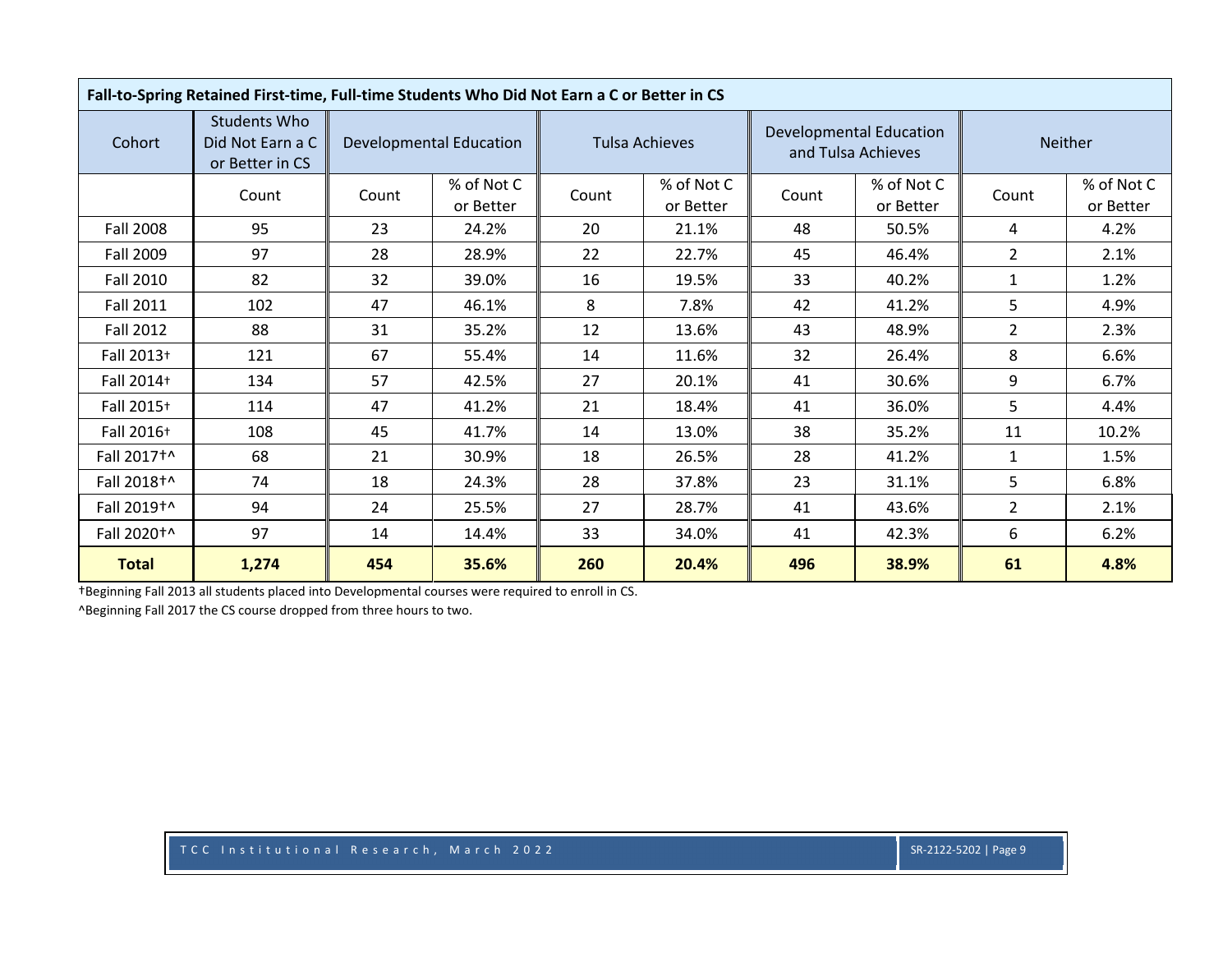|                  | Fall-to-Fall Retention Rates of First-time, Full-time Students |                                       |       |                                            |       |                                                  |       |                                             |        |                           |
|------------------|----------------------------------------------------------------|---------------------------------------|-------|--------------------------------------------|-------|--------------------------------------------------|-------|---------------------------------------------|--------|---------------------------|
| Cohort           |                                                                | Students Who Enrolled in<br><b>CS</b> |       | Students Who Earned a C or<br>Better in CS |       | Students Who Did Not Earn a<br>C or Better in CS |       | <b>Students Who Did Not</b><br>Enroll in CS |        | <b>Entire Fall Cohort</b> |
|                  | Count                                                          | % of CS<br>Cohort                     | Count | % of C or<br>Better in CS                  | Count | % of Not C or<br>Better in CS                    | Count | % of Non-CS<br>Cohort                       | Count  | % of Total<br>Cohort      |
| <b>Fall 2008</b> | 622                                                            | 65.8%***                              | 598   | 76.4%***                                   | 24    | 14.8%                                            | 371   | 50.2%                                       | 993    | 59.0%                     |
| <b>Fall 2009</b> | 671                                                            | 60.7%***                              | 646   | 68.7%***                                   | 25    | 15.2%                                            | 583   | 48.3%                                       | 1,254  | 54.2%                     |
| <b>Fall 2010</b> | 570                                                            | 64.6%***                              | 545   | 74.5%***                                   | 25    | 16.7%                                            | 509   | 46.4%                                       | 1,079  | 54.6%                     |
| <b>Fall 2011</b> | 596                                                            | 58.3%***                              | 580   | 68.6%***                                   | 16    | 9.1%                                             | 418   | 43.5%                                       | 1,014  | 51.2%                     |
| <b>Fall 2012</b> | 497                                                            | 59.9%***                              | 472   | 70.8%***                                   | 25    | 15.3%                                            | 391   | 46.9%                                       | 888    | 53.4%                     |
| Fall 2013+       | 756                                                            | 60.1%***                              | 726   | 71.8%***                                   | 30    | 12.2%                                            | 221   | 47.7%                                       | 977    | 56.8%                     |
| Fall 2014+       | 900                                                            | 60.6%***                              | 870   | 71.1%***                                   | 30    | 11.5%                                            | 269   | 47.0%                                       | 1,169  | 56.8%                     |
| Fall 2015+       | 933                                                            | 62.8%***                              | 904   | 74.0%***                                   | 29    | 11.0%                                            | 303   | 49.3%                                       | 1,236  | 58.9%                     |
| Fall 2016+       | 934                                                            | 64.6%***                              | 902   | 74.6%***                                   | 32    | 13.6%                                            | 240   | 49.0%                                       | 1,174  | 60.7%                     |
| Fall 2017+^      | 599                                                            | 60.6%***                              | 580   | 69.8%***                                   | 19    | 12.1%                                            | 247   | 46.4%                                       | 846    | 55.7%                     |
| Fall 2018+^      | 684                                                            | 65.7%***                              | 657   | 73.5%***                                   | 27    | 18.4%                                            | 322   | 53.0%                                       | 1,006  | 61.0%                     |
| Fall 2019+^      | 893                                                            | 61.9%*                                | 859   | 71.6%***                                   | 34    | 13.9%                                            | 354   | 57.8%                                       | 1,247  | 60.7%                     |
| Fall 2020+^      | 706                                                            | 59.1%***                              | 667   | 72.7%***                                   | 39    | 14.1%                                            | 334   | 51.4%                                       | 1,040  | 56.4%                     |
| <b>Total</b>     | 9,361                                                          | 61.9%***                              | 9,006 | 72.2%***                                   | 355   | 13.4%                                            | 4,562 | 48.7%                                       | 13,923 | 56.8%                     |

^Beginning Fall 2017 the CS course dropped from three hours to two.

\*\*\*Students enrolling in CS enrolled at significantly higher rates for second fall semester compared to Non‐CS students, *p* <sup>&</sup>lt; .001.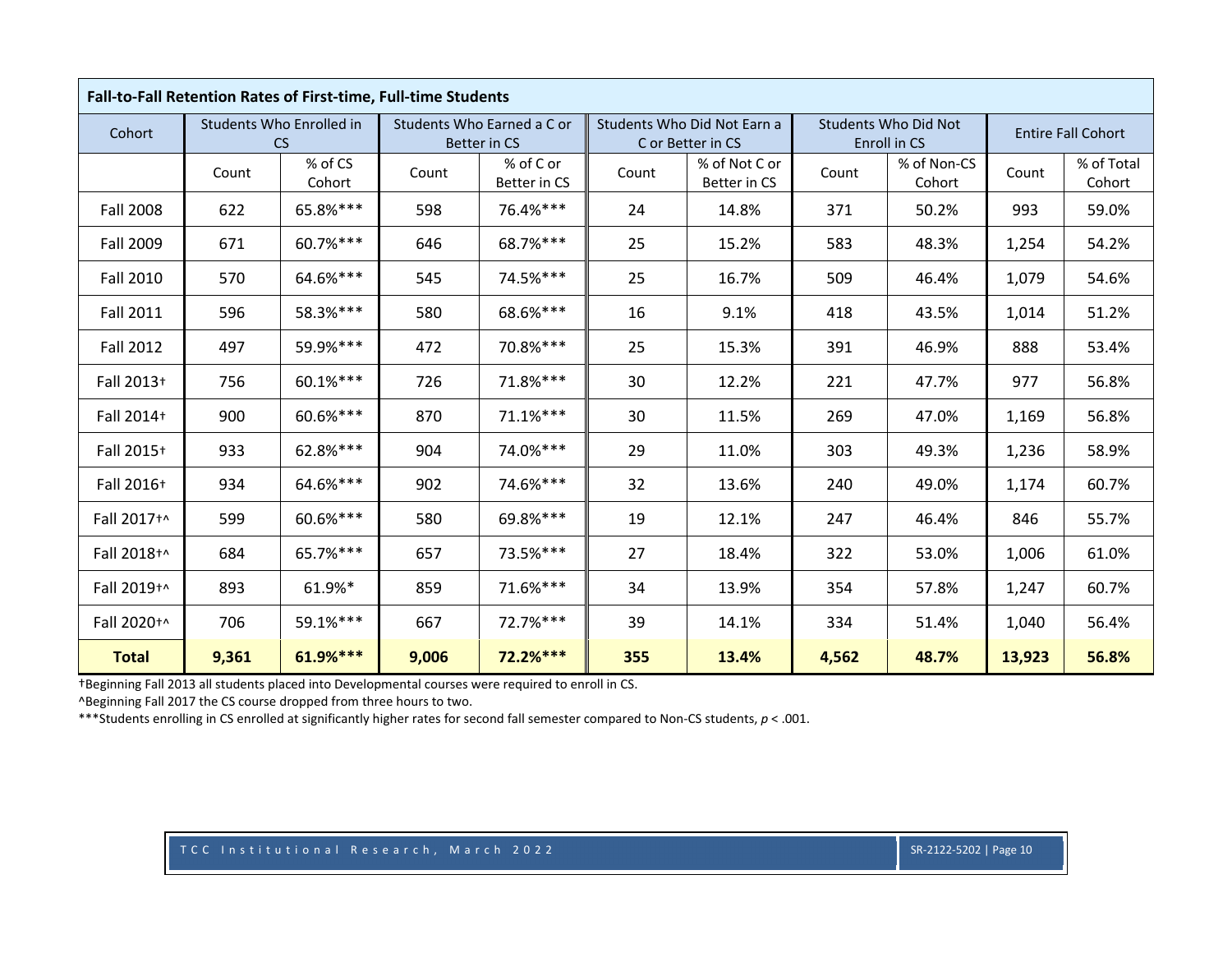| Fall-to-Fall Retained First-time, Full-time Students Who Did Not Earn a C or Better in CS |                                                            |       |                                |                |                         |       |                                                      |                |                         |  |
|-------------------------------------------------------------------------------------------|------------------------------------------------------------|-------|--------------------------------|----------------|-------------------------|-------|------------------------------------------------------|----------------|-------------------------|--|
| Cohort                                                                                    | <b>Students Who</b><br>Did Not Earn a C<br>or Better in CS |       | <b>Developmental Education</b> |                | <b>Tulsa Achieves</b>   |       | <b>Developmental Education</b><br>and Tulsa Achieves | Neither        |                         |  |
|                                                                                           | Count                                                      | Count | % of Not C<br>or Better        | Count          | % of Not C<br>or Better | Count | % of Not C<br>or Better                              | Count          | % of Not C<br>or Better |  |
| Fall 2008                                                                                 | 24                                                         | 4     | 16.7%                          | 4              | 16.7%                   | 14    | 58.3%                                                | $\overline{2}$ | 8.3%                    |  |
| Fall 2009                                                                                 | 25                                                         | 7     | 28.0%                          | 5              | 20.0%                   | 13    | 52.0%                                                | 0              | 0.0%                    |  |
| <b>Fall 2010</b>                                                                          | 25                                                         | 8     | 32.0%                          | $\overline{2}$ | 8.0%                    | 13    | 52.0%                                                | $\overline{2}$ | 8.0%                    |  |
| <b>Fall 2011</b>                                                                          | 16                                                         | 10    | 62.5%                          | $\mathbf{1}$   | 6.3%                    | 4     | 25.0%                                                | $\mathbf{1}$   | 6.3%                    |  |
| Fall 2012                                                                                 | 25                                                         | 10    | 40.0%                          | 4              | 16.0%                   | 11    | 44.0%                                                | $\Omega$       | 0.0%                    |  |
| Fall 2013+                                                                                | 30                                                         | 17    | 56.7%                          | 3              | 10.0%                   | 8     | 26.7%                                                | $\overline{2}$ | 6.7%                    |  |
| Fall 2014+                                                                                | 30                                                         | 12    | 40.0%                          | 8              | 26.7%                   | 7     | 23.3%                                                | 3              | 10.0%                   |  |
| Fall 2015+                                                                                | 29                                                         | 9     | 31.0%                          | 9              | 31.0%                   | 10    | 34.5%                                                | $\mathbf{1}$   | 3.4%                    |  |
| Fall 2016+                                                                                | 32                                                         | 14    | 43.8%                          | $\overline{7}$ | 21.9%                   | 9     | 28.1%                                                | $\overline{2}$ | 6.3%                    |  |
| Fall 2017 <sup>+</sup>                                                                    | 19                                                         | 4     | 21.1%                          | 9              | 47.4%                   | 6     | 31.6%                                                | $\Omega$       | $0.0\%$                 |  |
| Fall 2018 <sup>+^</sup>                                                                   | 27                                                         | 7     | 25.9%                          | 8              | 29.6%                   | 9     | 33.3%                                                | 3              | 11.1%                   |  |
| Fall 2019 <sup>+^</sup>                                                                   | 34                                                         | 8     | 23.5%                          | 15             | 44.1%                   | 11    | 32.4%                                                | 0              | 0.0%                    |  |
| Fall 2020 <sup>+</sup>                                                                    | 39                                                         | 4     | 10.3%                          | 17             | 43.6%                   | 15    | 38.5%                                                | $\overline{2}$ | 5.1%                    |  |
| <b>Total</b>                                                                              | 355                                                        | 114   | 32.1%                          | 92             | 25.9%                   | 130   | 36.6%                                                | 18             | 5.1%                    |  |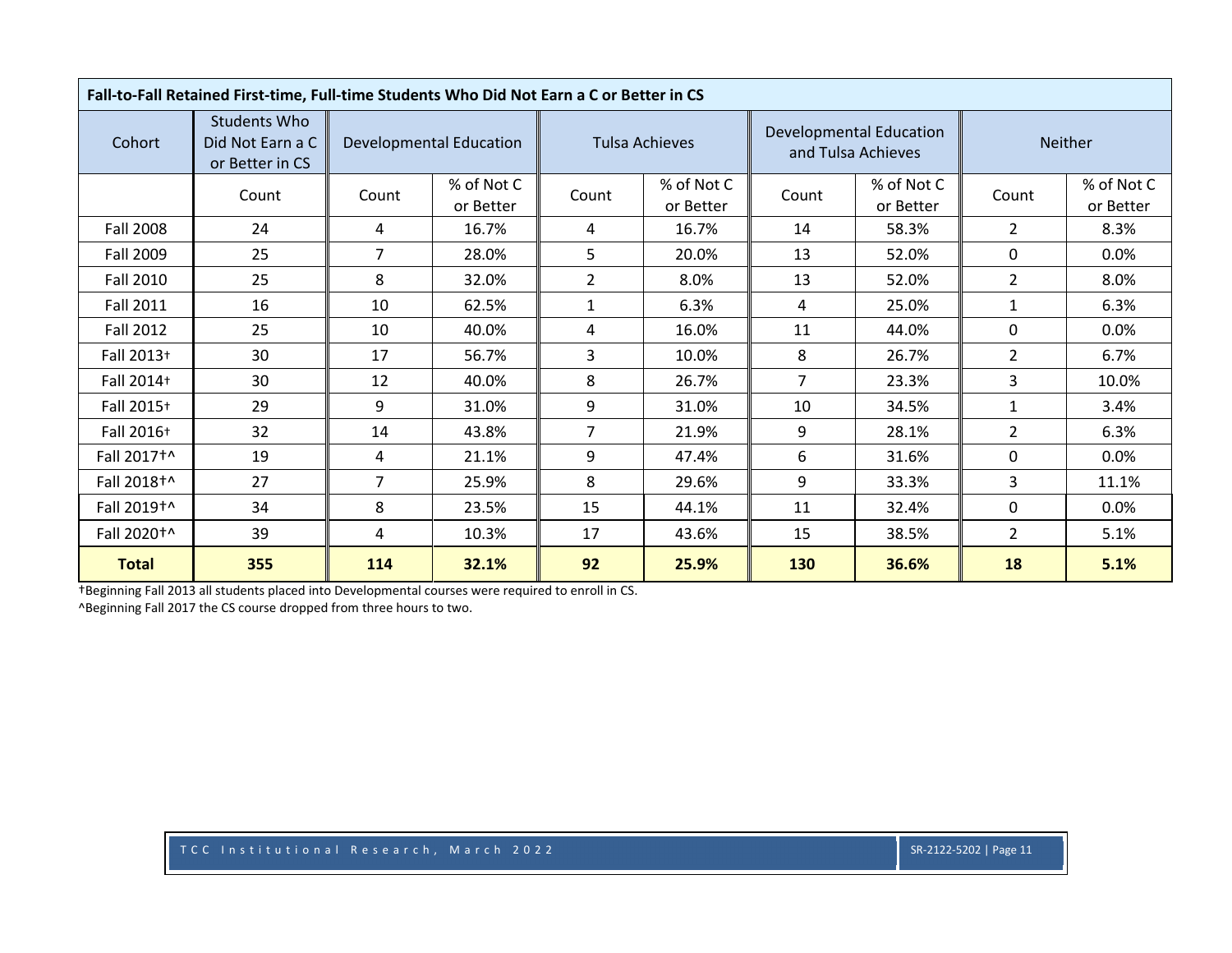|                  | Graduation from TCC within Three Years - First-time, Full-time Students |                                                                                     |       |                                                   |                             |                                                  |       |                                      |       |                           |  |  |
|------------------|-------------------------------------------------------------------------|-------------------------------------------------------------------------------------|-------|---------------------------------------------------|-----------------------------|--------------------------------------------------|-------|--------------------------------------|-------|---------------------------|--|--|
| Cohort           |                                                                         | Students Who Enrolled in<br><b>CS</b>                                               |       | Students Who Earned a C or<br><b>Better in CS</b> |                             | Students Who Did Not Earn a<br>C or Better in CS |       | Students Who Did Not<br>Enroll in CS |       | <b>Entire Fall Cohort</b> |  |  |
|                  | Count                                                                   | % of CS<br>Cohort                                                                   | Count | % of C or<br>Better in CS                         | Count                       | % of Not C or<br>Better in CS                    | Count | % of Non-CS<br>Cohort                | Count | % of Total<br>Cohort      |  |  |
| <b>Fall 2008</b> | 132                                                                     | 14.0%*                                                                              | 131   | 16.7%***                                          | $\mathbf{1}$                | 0.6%                                             | 83    | 11.2%                                | 215   | 12.8%                     |  |  |
| Fall 2009        | 167                                                                     | 15.1%***                                                                            | 166   | 17.7%***                                          | $\mathbf{1}$                | 0.6%                                             | 131   | 10.8%                                | 298   | 12.9%                     |  |  |
| <b>Fall 2010</b> | 163                                                                     | 18.5%***                                                                            | 162   | 22.1%***                                          | $\mathbf{1}$                | 0.7%                                             | 113   | 10.3%                                | 276   | 14.0%                     |  |  |
| <b>Fall 2011</b> | 173                                                                     | 16.9%***                                                                            | 172   | 20.3%***                                          | $\mathbf{1}$                | 0.6%                                             | 91    | 9.5%                                 | 264   | 13.3%                     |  |  |
| <b>Fall 2012</b> | 129                                                                     | 15.5%**                                                                             | 127   | 19.0%***                                          | $\overline{2}$              | 1.2%                                             | 103   | 12.4%                                | 232   | 14.0%                     |  |  |
| Fall 2013+       | 180                                                                     | 14.3%                                                                               | 177   | 17.5%                                             | 3                           | 1.2%                                             | 82    | 17.7%+                               | 262   | 15.2%                     |  |  |
| Fall 2014+       | 229                                                                     | 15.4%                                                                               | 227   | 18.6%*                                            | $\overline{2}$              | 0.8%                                             | 88    | 15.4%                                | 317   | 15.4%                     |  |  |
| Fall 2015+       | 268                                                                     | 18.0%                                                                               | 265   | 21.7%*                                            | 3                           | 1.1%                                             | 111   | 18.1%                                | 379   | 18.1%                     |  |  |
| Fall 2016+       | 313                                                                     | 21.7%***                                                                            | 312   | 25.8%***                                          | $\mathbf{1}$                | 0.4%                                             | 81    | 16.5%                                | 394   | 20.4%                     |  |  |
| Fall 2017+^      | 235                                                                     | 23.8%**                                                                             | 234   | 28.2%***                                          | $\mathbf{1}$                | 0.6%                                             | 104   | 19.5%                                | 339   | 22.3%                     |  |  |
| Fall 2018+^      | 282                                                                     | $27.1%$ **                                                                          | 278   | $31.1%***$                                        | $\overline{a}$              | 2.7%                                             | 138   | 22.7%                                | 420   | 25.5%                     |  |  |
| Fall 2019+^      | Available after Summer 2022                                             |                                                                                     |       |                                                   |                             |                                                  |       |                                      |       |                           |  |  |
| Fall 2020+^      |                                                                         |                                                                                     |       |                                                   | Available after Summer 2023 |                                                  |       |                                      |       |                           |  |  |
| <b>Total</b>     | 2,271                                                                   | $18.0%***$<br>$15.0%***$<br>20<br>2,251<br>0.8%<br>1,125<br>12.0%<br>3,396<br>13.9% |       |                                                   |                             |                                                  |       |                                      |       |                           |  |  |

^Beginning Fall 2017 the CS course dropped from three hours to two.

\*Students enrolling in CS graduated within 3 years at significantly higher rates compared to Non‐CS students, *p* <sup>&</sup>lt; .05.

\*\*Students enrolling in CS graduated within 3 years at significantly higher rates compared to Non‐CS students, *p* <sup>&</sup>lt; .01.

\*\*\*Students enrolling in CS graduated within 3 years at significantly higher rates compared to Non‐CS students, *p* <sup>&</sup>lt; .001.

+Students not enrolling in CS graduated within 3 years at significantly higher rates compared to CS students, *p* <sup>&</sup>lt; .05.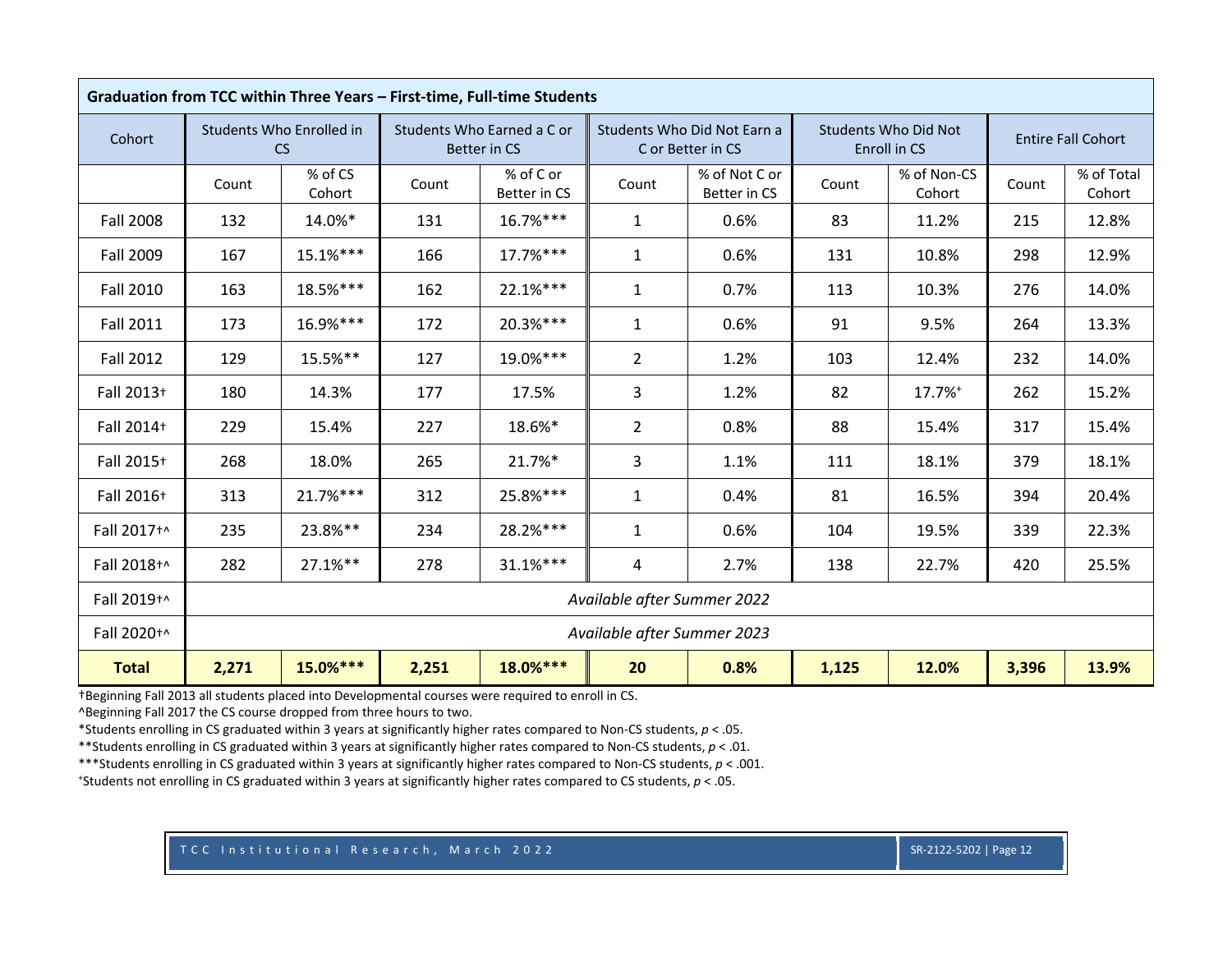|                         | Graduated within Three Years - First-time, Full-time Students Who Did Not Earn a C or Better in CS |                             |                                                                                 |                |                         |              |                                                      |         |                         |  |  |
|-------------------------|----------------------------------------------------------------------------------------------------|-----------------------------|---------------------------------------------------------------------------------|----------------|-------------------------|--------------|------------------------------------------------------|---------|-------------------------|--|--|
| Cohort                  | <b>Students Who</b><br>Did Not Earn a C<br>or Better in CS                                         |                             | <b>Developmental Education</b>                                                  |                | <b>Tulsa Achieves</b>   |              | <b>Developmental Education</b><br>and Tulsa Achieves | Neither |                         |  |  |
|                         | Count                                                                                              | Count                       | % of Not C<br>or Better                                                         | Count          | % of Not C<br>or Better | Count        | % of Not C<br>or Better                              | Count   | % of Not C<br>or Better |  |  |
| <b>Fall 2008</b>        | 1                                                                                                  | 0                           | 0.0%                                                                            | $\Omega$       | 0.0%                    | 0            | $0.0\%$                                              | 1       | 100.0%                  |  |  |
| Fall 2009               | 1                                                                                                  | 1                           | 100.0%                                                                          | 0              | 0.0%                    | 0            | $0.0\%$                                              | 0       | $0.0\%$                 |  |  |
| Fall 2010               | $\mathbf{1}$                                                                                       | $\mathbf{1}$                | 100.0%                                                                          | 0              | 0.0%                    | 0            | 0.0%                                                 | 0       | 0.0%                    |  |  |
| <b>Fall 2011</b>        | 1                                                                                                  | 0                           | 0.0%                                                                            | 0              | 0.0%                    | 0            | 0.0%                                                 | 1       | 100.0%                  |  |  |
| <b>Fall 2012</b>        | $\overline{2}$                                                                                     | $\overline{2}$              | 100.0%                                                                          | 0              | 0.0%                    | 0            | 0.0%                                                 | 0       | 0.0%                    |  |  |
| Fall 2013+              | 3                                                                                                  | 2                           | 66.7%                                                                           |                | 33.3%                   | 0            | 0.0%                                                 | 0       | 0.0%                    |  |  |
| Fall 2014+              | $\overline{2}$                                                                                     | $\overline{2}$              | 100.0%                                                                          | $\Omega$       | 0.0%                    | 0            | 0.0%                                                 | 0       | 0.0%                    |  |  |
| Fall 2015+              | 3                                                                                                  | 0                           | 0.0%                                                                            | $\overline{2}$ | 66.7%                   | $\mathbf{1}$ | 33.3%                                                | 0       | 0.0%                    |  |  |
| Fall 2016+              | $\mathbf{1}$                                                                                       | 0                           | 0.0%                                                                            | $\mathbf{1}$   | 100.0%                  | 0            | $0.0\%$                                              | 0       | $0.0\%$                 |  |  |
| Fall 2017 <sup>+</sup>  | 1                                                                                                  | 0                           | 0.0%                                                                            | 1              | 100.0%                  | $\Omega$     | 0.0%                                                 | 0       | 0.0%                    |  |  |
| Fall 2018 <sup>+^</sup> | 4                                                                                                  | 2                           | 50.0%                                                                           | $\mathbf{1}$   | 25.0%                   | $\Omega$     | 0.0%                                                 | 1       | 25.0%                   |  |  |
| Fall 2019 <sup>+^</sup> |                                                                                                    |                             | Available after Summer 2022                                                     |                |                         |              |                                                      |         |                         |  |  |
| Fall 2020 <sup>+^</sup> |                                                                                                    | Available after Summer 2023 |                                                                                 |                |                         |              |                                                      |         |                         |  |  |
| <b>Total</b>            | 20                                                                                                 | 10                          | 5.0%<br>$\overline{\mathbf{3}}$<br>15.0%<br>50.0%<br>6<br>30.0%<br>$\mathbf{1}$ |                |                         |              |                                                      |         |                         |  |  |

†Beginning Fall 2013 all students placed into Developmental courses were required to enroll in CS. ^Beginning Fall 2017 the CS course dropped from three hours to two.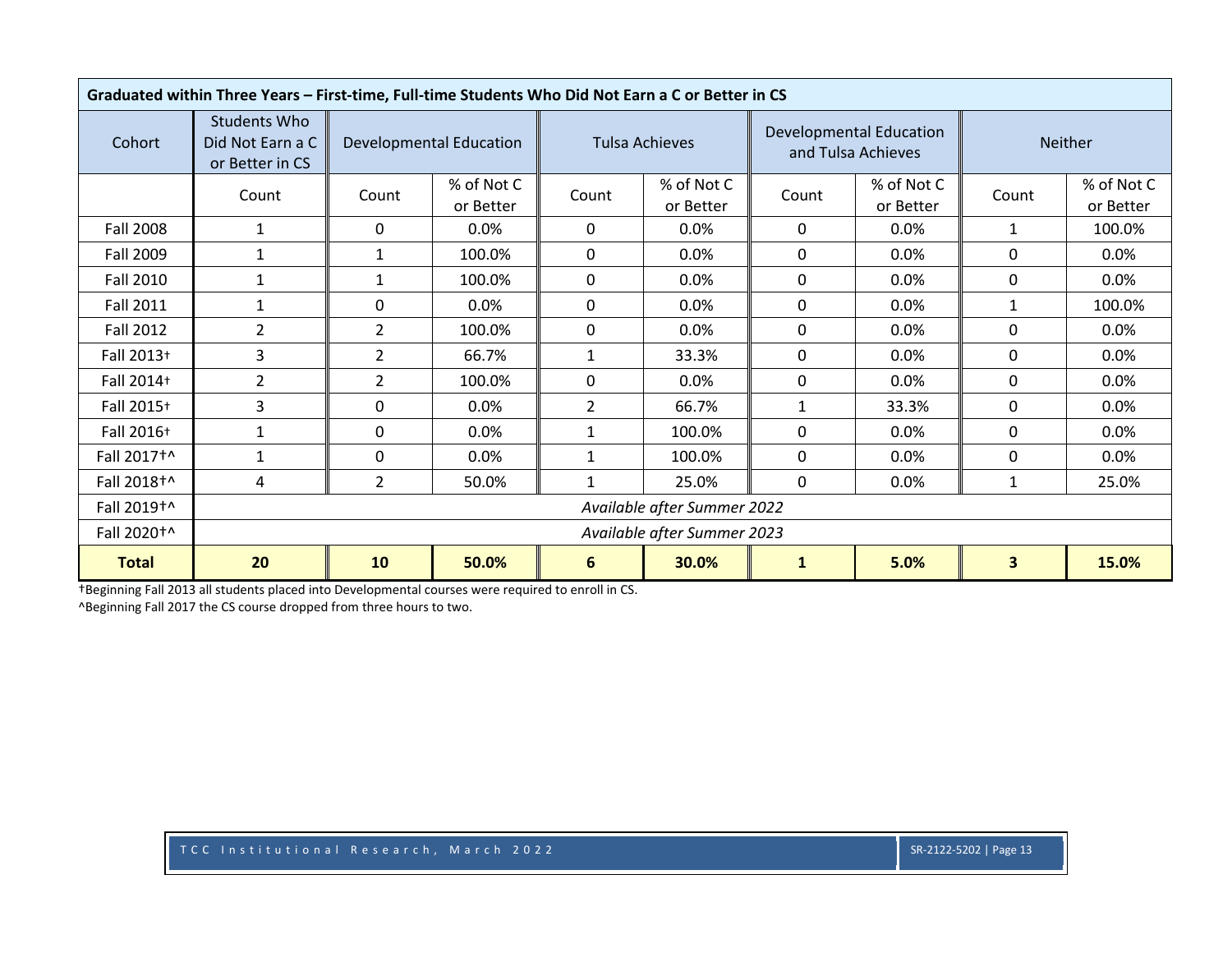|                        | Student Success Rates (Grades of C or Better) in Developmental Courses - First-time, Full-time Students |          |                                                   |          |                                                  |       |                                             |       |                                   |       |  |
|------------------------|---------------------------------------------------------------------------------------------------------|----------|---------------------------------------------------|----------|--------------------------------------------------|-------|---------------------------------------------|-------|-----------------------------------|-------|--|
| Cohort                 | Students Who Enrolled in CS                                                                             |          | Students Who Earned a C or<br><b>Better in CS</b> |          | Students Who Did Not Earn<br>a C or Better in CS |       | <b>Students Who Did Not</b><br>Enroll in CS |       | <b>Entire Fall Cohort</b>         |       |  |
| <b>Fall 2008</b>       | 1,204 of 1,716<br>Grades                                                                                | 70.2%*** | 1,091 of 1,414<br>Grades                          | 77.2%*** | 113 of 302<br>Grades                             | 37.4% | 729 of 1,160<br>Grades                      | 62.8% | 1,933 of 2,876<br>Grades          | 67.2% |  |
| <b>Fall 2009</b>       | 1,233 of 1,855<br>Grades                                                                                | 66.5%*** | 1,150 of 1,561<br>Grades                          | 73.7%*** | 83 of 294<br>Grades                              | 28.2% | 1,179 of 1,913<br>Grades                    | 61.6% | 2,412 of 3,768<br>Grades          | 64.0% |  |
| Fall 2010              | 985 of 1,448<br>Grades                                                                                  | 68.0%*** | 907 of 1,202<br>Grades                            | 75.5%*** | 78 of 246<br>Grades                              | 31.7% | 1,089 of 1,829<br>Grades                    | 59.5% | 2,074 of 3,277<br>Grades          | 63.3% |  |
| Fall 2011              | 1,180 of 1,774<br>Grades                                                                                | 66.5%*** | 1,083 of 1,426<br>Grades                          | 75.9%*** | 97 of 348<br>Grades                              | 27.9% | 985 of 1,605<br>Grades                      | 61.4% | 2,165 of 3,379<br>Grades          | 64.1% |  |
| <b>Fall 2012</b>       | 1,022 of 1,519<br>Grades                                                                                | 67.3%*** | 929 of 1,178<br>Grades                            | 78.9%*** | 93 of 341<br>Grades                              | 27.3% | 761 of 1,272<br>Grades                      | 59.8% | 1,783 of 2,791<br>Grades          | 63.9% |  |
| Fall 2013 <sup>+</sup> | 1,495 of 2,182<br>Grades                                                                                | 68.5%*** | 1,384 of 1,741<br>Grades                          | 79.5%*** | 111 of 441<br>Grades                             | 25.2% | 160 of 304<br>Grades                        | 52.6% | 1,655 of 2,486<br>Grades          | 66.6% |  |
| Fall 2014 <sup>+</sup> | 1,451 of 2,163<br>Grades                                                                                | 67.1%*** | 1,376 of 1,788<br>Grades                          | 77.0%*** | 75 of 375<br>Grades                              | 20.0% | 221 of 370<br>Grades                        | 59.7% | 1,672 of 2,533<br>Grades          | 66.0% |  |
| Fall 2015 <sup>+</sup> | 1,296 of 1,912<br>Grades                                                                                | 67.8%*** | 1,214 of 1,562<br>Grades                          | 77.7%*** | 82 of 350<br>Grades                              | 23.4% | 230 of 377<br>Grades                        | 61.0% | 1,526 of 2,289<br>Grades          | 66.7% |  |
| Fall 2016 <sup>+</sup> | 1,592 of 2,251<br>Grades                                                                                | 70.7%*** | 1,486 of 1,869<br>Grades                          | 79.5%*** | 106 of 382<br>Grades                             | 27.7% | 184 of 305<br>Grades                        | 60.3% | 1,776 of 2,556<br>Grades          | 69.5% |  |
| Fall 2017+^            | 757 of 1,135<br>Grades                                                                                  | 66.7%    | 716 of 940<br>Grades                              | 76.2%*** | 41 of 195<br>Grades                              | 21.0% | 193 of 306<br>Grades                        | 63.1% | 950 of 1,441<br>Grades            | 65.9% |  |
| Fall 2018+^            | 821 of 1,088<br>Grades                                                                                  | 75.5%*** | 777 of 942<br>Grades                              | 82.5%*** | 44 of 146<br>Grades                              | 30.1% | 340 of 497<br>Grades                        | 68.4% | 1,161 of 1,585<br>Grades          | 73.2% |  |
| Fall 2019+^            | 1,076 of 1,531<br>Grades                                                                                | 70.3%*** | 1,023 of 1,247<br>Grades                          | 82.0%*** | 53 of 284<br>Grades                              | 18.7% | 230 of 360<br>Grades                        | 63.9% | 1,306 of 1,891<br>Grades          | 69.1% |  |
| Fall 2020 <sup>+</sup> | 448 of 698<br>Grades                                                                                    | 64.2%    | 411 of 538<br>Grades                              | 76.4%*** | 37 of 160<br>Grades                              | 23.1% | 146 of 228<br>Grades                        | 64.0% | 594 of 926<br>Grades              | 64.1% |  |
| <b>Total</b>           | 14,560 of<br><b>21,272 Grades</b>                                                                       | 68.4%*** | 13,547 of<br><b>17,408 Grades</b>                 | 77.8%*** | $1,013$ of<br>3,864 Grades                       | 26.2% | 6,447 of<br><b>10,526 Grades</b>            | 61.2% | 21,007 of<br><b>31,798 Grades</b> | 66.1% |  |

^Beginning Fall 2017 the CS course dropped from three hours to two.

\*Students enrolled in CS performed significantly better compared to Non‐CS students, *p* <sup>&</sup>lt; .05.

\*\*\*Students enrolled in CS performed significantly better compared to Non‐CS students, *p* <sup>&</sup>lt; .001.

Data for these tables were extracted from TCC's Operational Data Store on November 11, 2021.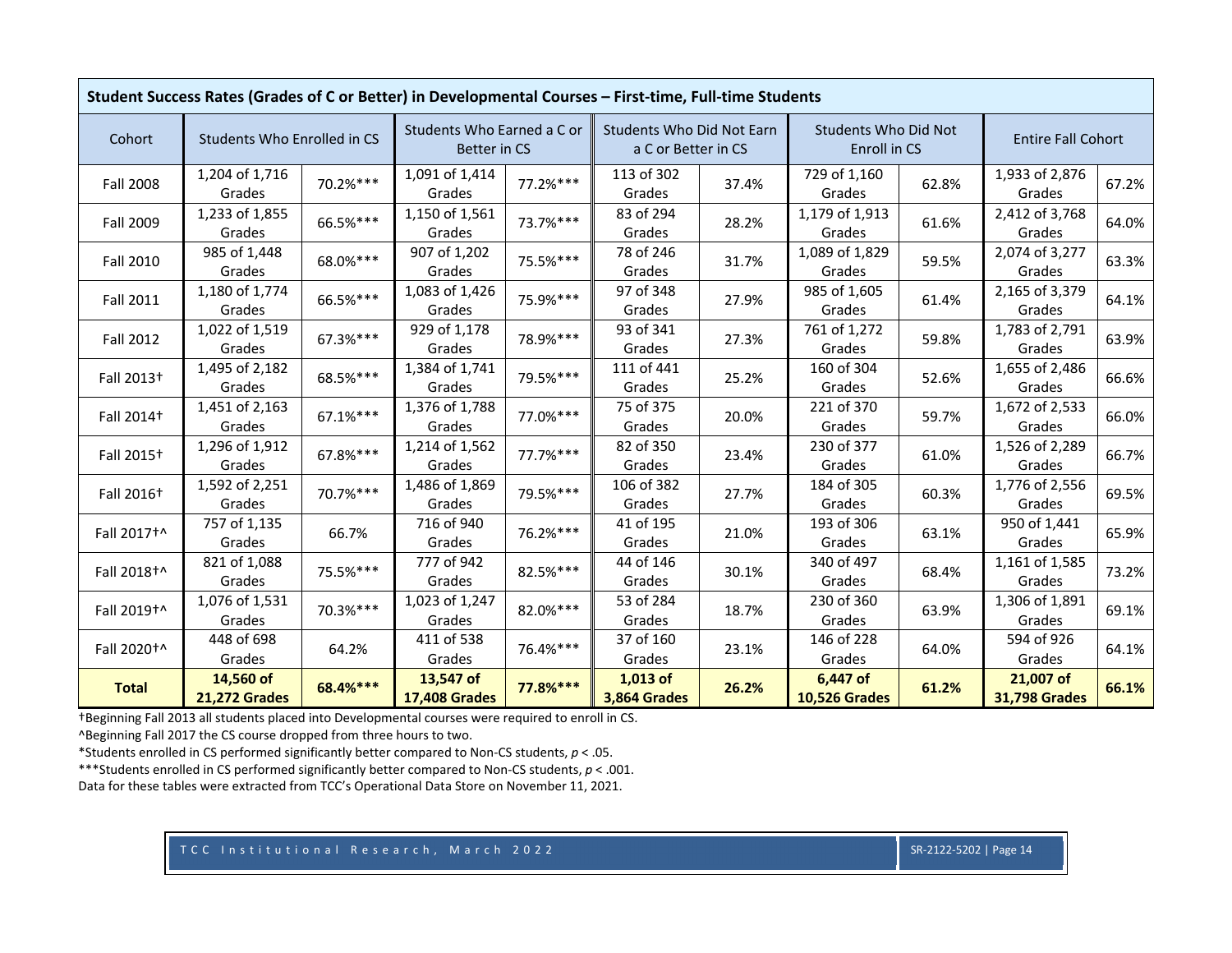| Student Success Rates (Grades of C or Better) in Developmental Courses - First-time, Full-time Students Who Did Not Earn a C or Better in CS |                                                            |                               |                                |                       |                               |                                |         |  |  |  |  |
|----------------------------------------------------------------------------------------------------------------------------------------------|------------------------------------------------------------|-------------------------------|--------------------------------|-----------------------|-------------------------------|--------------------------------|---------|--|--|--|--|
| Cohort                                                                                                                                       | <b>Students Who</b><br>Did Not Earn a C<br>or Better in CS |                               | <b>Developmental Education</b> | <b>Tulsa Achieves</b> | and Tulsa Achieves            | <b>Developmental Education</b> | Neither |  |  |  |  |
| <b>Fall 2008</b>                                                                                                                             | 113 of 302 Grades                                          | 41 of 104<br>Grades           | 39.4%                          |                       | 72 of 192<br>Grades           | 37.5%                          |         |  |  |  |  |
| Fall 2009                                                                                                                                    | 83 of 294 Grades                                           | 26 of 109<br>Grades           | 23.9%                          |                       | 57 of 185<br>Grades           | 30.8%                          |         |  |  |  |  |
| <b>Fall 2010</b>                                                                                                                             | 78 of 246 Grades                                           | 37 of 108<br>Grades           | 34.3%                          |                       | 41 of 138<br>Grades           | 29.7%                          |         |  |  |  |  |
| <b>Fall 2011</b>                                                                                                                             | 97 of 348 Grades                                           | 66 of 182<br>Grades           | 36.3%                          |                       | 31 of 166<br>Grades           | 18.7%                          |         |  |  |  |  |
| <b>Fall 2012</b>                                                                                                                             | 93 of 341 Grades                                           | 41 of 155<br>Grades           | 26.5%                          |                       | 52 of 186<br>Grades           | 28.0%                          |         |  |  |  |  |
| Fall 2013+                                                                                                                                   | 111 of 441 Grades                                          | 78 of 291<br>Grades           | 26.8%                          |                       | 33 of 150<br>Grades           | 22.0%                          |         |  |  |  |  |
| Fall 2014+                                                                                                                                   | 75 of 375 Grades                                           | 41 of 224<br>Grades           | 18.3%                          |                       | 31 of 148<br>Grades           | 20.9%                          |         |  |  |  |  |
| Fall 2015+                                                                                                                                   | 82 of 350 Grades                                           | 37 of 153<br>Grades           | 24.2%                          |                       | 43 of 195<br>Grades           | 22.1%                          |         |  |  |  |  |
| Fall 2016+                                                                                                                                   | 106 of 382 Grades                                          | 46 of 170<br>Grades           | 27.1%                          |                       | 57 of 209<br>Grades           | 27.3%                          |         |  |  |  |  |
| Fall 2017+^                                                                                                                                  | 41 of 195 Grades                                           | 19 of 96<br>Grades            | 19.8%                          |                       | 17 of 93<br>Grades            | 18.3%                          |         |  |  |  |  |
| Fall 2018+^                                                                                                                                  | 44 of 146 Grades                                           | 18 of 61<br>Grades            | 29.5%                          |                       | 23 of 81<br>Grades            | 28.4%                          |         |  |  |  |  |
| Fall 2019+^                                                                                                                                  | 53 of 284 Grades                                           | 24 of 121<br>Grades           | 19.8%                          |                       | 28 of 152<br>Grades           | 18.4%                          |         |  |  |  |  |
| Fall 2020 <sup>+^</sup>                                                                                                                      | 37 of 160 Grades                                           | 5 of 52<br>Grades             | 9.6%                           |                       | 28 of 97<br>Grades            | 28.9%                          |         |  |  |  |  |
| <b>Total</b>                                                                                                                                 | 1,013 of 3,864<br><b>Grades</b>                            | 479 of 1,826<br><b>Grades</b> | 26.2%                          |                       | 513 of 1,992<br><b>Grades</b> | 25.8%                          |         |  |  |  |  |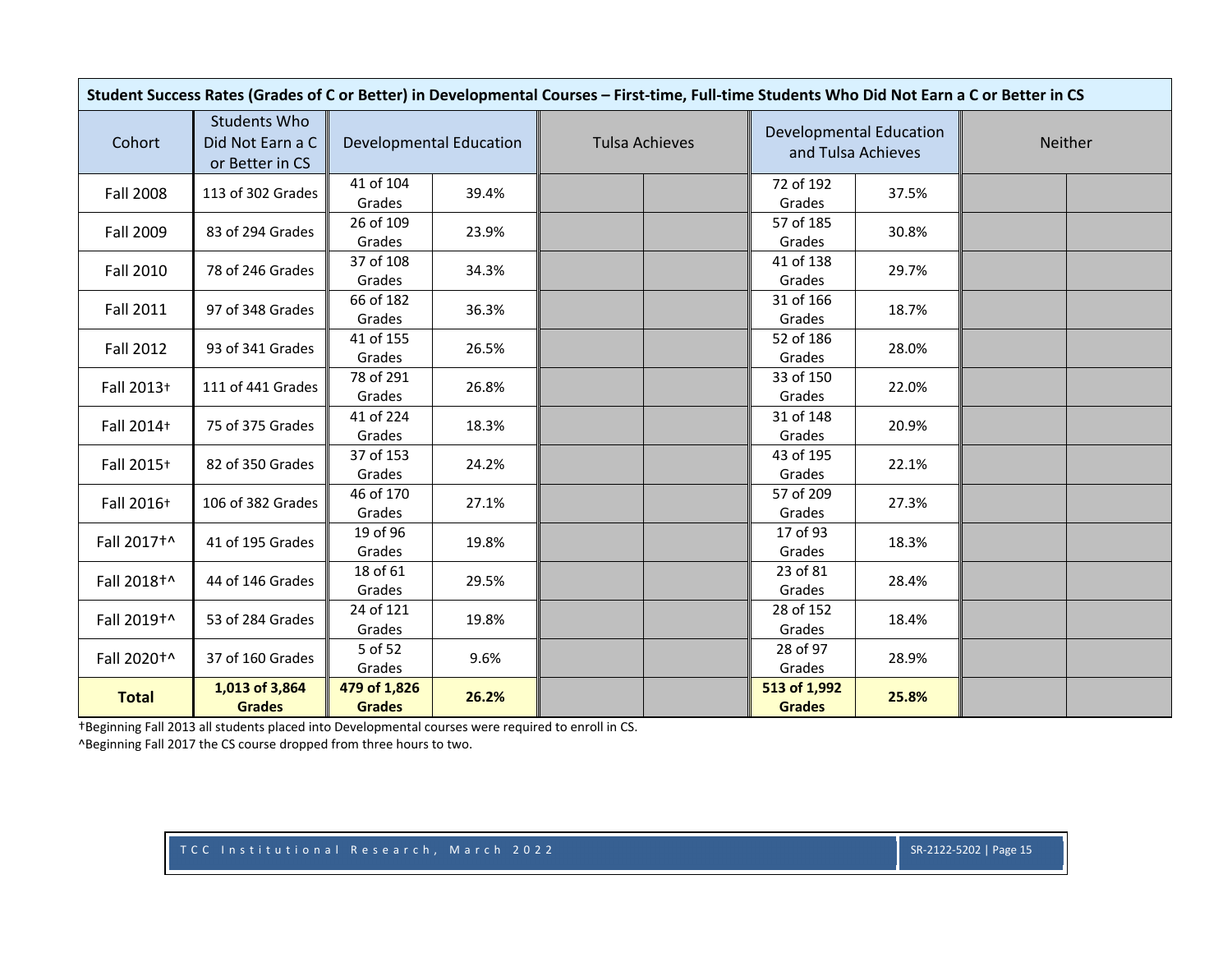|                         | Student Success Rates (Grades of C or Better) in Gateway Courses - First-time, Full-time Students |          |                                            |          |                                                         |       |                                             |       |                                   |       |  |
|-------------------------|---------------------------------------------------------------------------------------------------|----------|--------------------------------------------|----------|---------------------------------------------------------|-------|---------------------------------------------|-------|-----------------------------------|-------|--|
| Cohort                  | Students Who Enrolled in CS                                                                       |          | Students Who Earned a C or<br>Better in CS |          | <b>Students Who Did Not Earn</b><br>a C or Better in CS |       | <b>Students Who Did Not</b><br>Enroll in CS |       | <b>Entire Fall Cohort</b>         |       |  |
| <b>Fall 2008</b>        | 2,950 of 3,805<br>Grades                                                                          | 77.5%*** | 2,807 of 3,442<br>Grades                   | 81.6%*** | 143 of 363<br>Grades                                    | 39.4% | 1,848 of 2,581<br>Grades                    | 71.6% | 4,798 of 6,386<br>Grades          | 75.1% |  |
| Fall 2009               | 3,578 of 4,584<br>Grades                                                                          | 78.1%*** | 3,423 of 4,214<br>Grades                   | 81.2%*** | 155 of 370<br>Grades                                    | 41.9% | 3,396 of 4,665<br>Grades                    | 72.8% | 6,974 of 9,249<br>Grades          | 75.4% |  |
| Fall 2010               | 3,024 of 3,794<br>Grades                                                                          | 79.7%*** | 2,862 of 3,433<br>Grades                   | 83.4%*** | 162 of 361<br>Grades                                    | 44.9% | 2,835 of 4,006<br>Grades                    | 70.8% | 5,859 of 7,800<br>Grades          | 75.1% |  |
| Fall 2011               | 3,329 of 4,249<br>Grades                                                                          | 78.3%*** | 3,194 of 3,900<br>Grades                   | 81.9%*** | 135 of 349<br>Grades                                    | 38.7% | 2,463 of 3,451<br>Grades                    | 71.4% | 5,792 of 7,700<br>Grades          | 75.2% |  |
| Fall 2012               | 2,607 of 3,299<br>Grades                                                                          | 79.0%*** | 2,501 of 3,005<br>Grades                   | 83.2%*** | 106 of 294<br>Grades                                    | 36.1% | 2,256 of 3,061<br>Grades                    | 73.7% | 4,863 of 6,360<br>Grades          | 76.5% |  |
| Fall 2013 <sup>+</sup>  | 4,010 of 5,047<br>Grades                                                                          | 79.5%*   | 3,839 of 4,585<br>Grades                   | 83.7%*** | 171 of 462<br>Grades                                    | 37.0% | 1,371 of 1,771<br>Grades                    | 77.4% | 5,381 of 6,818<br>Grades          | 78.9% |  |
| Fall 2014 <sup>+</sup>  | 4,904 of 6,130<br>Grades                                                                          | 80.0%*** | 4,697 of 5,565<br>Grades                   | 84.4%*** | 207 of 565<br>Grades                                    | 36.6% | 1,685 of 2,183<br>Grades                    | 77.2% | 6,589 of 8,313<br>Grades          | 79.3% |  |
| Fall 2015+              | 4,948 of 6,154<br>Grades                                                                          | 80.4%    | 4,752 of 5,586<br>Grades                   | 85.1%*** | 196 of 568<br>Grades                                    | 34.5% | 1,883 of 2,352<br>Grades                    | 80.1% | 6,831 of 8,506<br>Grades          | 80.3% |  |
| Fall 2016 <sup>+</sup>  | 4,816 of 5,892<br>Grades                                                                          | 81.7%*** | 4,626 of 5,411<br>Grades                   | 85.5%*** | 190 of 481<br>Grades                                    | 39.5% | 1,449 of 1,850<br>Grades                    | 78.3% | 6,265 of 7,742<br>Grades          | 80.9% |  |
| Fall 2017 <sup>+^</sup> | 3,316 of 4,221<br>Grades                                                                          | 78.6%*** | 3,202 of 3,804<br>Grades                   | 84.2%*** | 114 of 417<br>Grades                                    | 27.3% | 1,556 of 2,053<br>Grades                    | 75.8% | 4,872 of 6,274<br>Grades          | 77.7% |  |
| Fall 2018 <sup>+^</sup> | 3,714 of 4,554<br>Grades                                                                          | 81.6%*** | 3,554 of 4,129<br>Grades                   | 86.1%*** | 160 of 425<br>Grades                                    | 37.6% | 1,817 of 2,349<br>Grades                    | 77.4% | 5,531 of 6,903<br>Grades          | 80.1% |  |
| Fall 2019+^             | 4,454 of 5,675<br>Grades                                                                          | 78.5%    | 4,339 of 5,190<br>Grades                   | 83.6%*** | 115 of 485<br>Grades                                    | 23.7% | 1,890 of 2,419<br>Grades                    | 78.1% | 6,344 of 8,094<br>Grades          | 78.4% |  |
| Fall 2020 <sup>+^</sup> | 3,181 of 4,057<br>Grades                                                                          | 78.4%*   | 3,037 of 3,535<br>Grades                   | 85.9%*** | 144 of 522<br>Grades                                    | 27.6% | 1,871 of 2,445<br>Grades                    | 76.5% | 5,052 of 6,502<br>Grades          | 77.7% |  |
| <b>Total</b>            | 48,831 of<br><b>61,461 Grades</b>                                                                 | 79.5%*** | 46,833 of<br><b>55,799 Grades</b>          | 83.9%*** | 1,998 of<br>5,662 Grades                                | 35.3% | 26,320 of<br><b>35,186 Grades</b>           | 74.8% | 75,151 of<br><b>96,647 Grades</b> | 77.8% |  |

^Beginning Fall 2017 the CS course dropped from three hours to two.

\*Students enrolled in CS performed significantly better compared to Non‐CS students, *p* <sup>&</sup>lt; .05.

\*\*Students enrolled in CS performed significantly better compared to Non‐CS students, *p* <sup>&</sup>lt; .01.

\*\*\*Students enrolled in CS performed significantly better compared to Non‐CS students, *p* <sup>&</sup>lt; .001.

Data for these tables were extracted from TCC's Operational Data Store on November 11, 2021.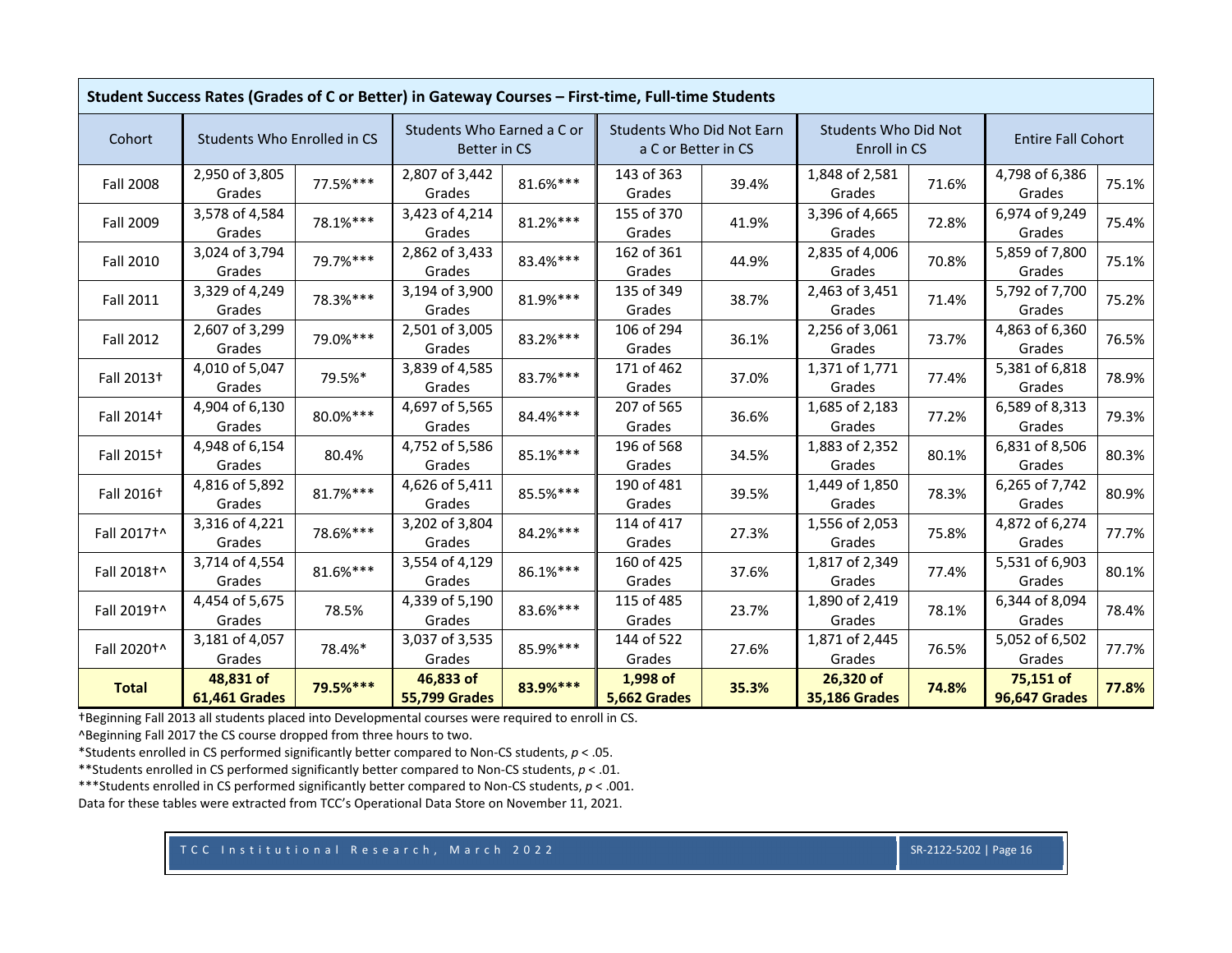| Student Success Rates (Grades of C or Better) in Gateway Courses - First-time, Full-time Students Who Did Not Earn a C or Better in CS |                                                            |                                |       |                               |       |                                                      |       |                             |       |  |
|----------------------------------------------------------------------------------------------------------------------------------------|------------------------------------------------------------|--------------------------------|-------|-------------------------------|-------|------------------------------------------------------|-------|-----------------------------|-------|--|
| Cohort                                                                                                                                 | <b>Students Who</b><br>Did Not Earn a C<br>or Better in CS | <b>Developmental Education</b> |       | <b>Tulsa Achieves</b>         |       | <b>Developmental Education</b><br>and Tulsa Achieves |       | <b>Neither</b>              |       |  |
| <b>Fall 2008</b>                                                                                                                       | 143 of 363 Grades                                          | 36 of 67<br>Grades             | 53.7% | 33 of 113<br>Grades           | 29.2% | 67 of 163<br>Grades                                  | 41.1% | 7 of 20<br>Grades           | 35.0% |  |
| <b>Fall 2009</b>                                                                                                                       | 155 of 370 Grades                                          | 32 of 68<br>Grades             | 47.1% | 47 of 130<br>Grades           | 36.2% | 69 of 156<br>Grades                                  | 44.2% | 7 of 16<br>Grades           | 43.8% |  |
| Fall 2010                                                                                                                              | 162 of 361 Grades                                          | 39 of 84<br>Grades             | 46.4% | 35 of 101<br>Grades           | 34.7% | 85 of 163<br>Grades                                  | 52.1% | 3 of 13<br>Grades           | 23.1% |  |
| <b>Fall 2011</b>                                                                                                                       | 135 of 349 Grades                                          | 55 of 115<br>Grades            | 47.8% | 24 of 64<br>Grades            | 37.5% | 45 of 149<br>Grades                                  | 30.2% | 11 of 21<br>Grades          | 52.4% |  |
| Fall 2012                                                                                                                              | 106 of 294 Grades                                          | 34 of 78<br>Grades             | 43.6% | 21 of 61<br>Grades            | 34.4% | 50 of 148<br>Grades                                  | 33.8% | 1 of 7<br>Grades            | 14.3% |  |
| Fall 2013+                                                                                                                             | 171 of 462 Grades                                          | 83 of 201<br>Grades            | 41.3% | 42 of 99<br>Grades            | 42.4% | 40 of 136<br>Grades                                  | 29.4% | 6 of 26<br>Grades           | 23.1% |  |
| Fall 2014+                                                                                                                             | 207 of 565 Grades                                          | 64 of 184<br>Grades            | 34.8% | 75 of 164<br>Grades           | 45.7% | 49 of 165<br>Grades                                  | 29.7% | 19 of 52<br>Grades          | 36.5% |  |
| Fall 2015+                                                                                                                             | 196 of 568 Grades                                          | 44 of 150<br>Grades            | 29.3% | 81 of 189<br>Grades           | 42.9% | 65 of 195<br>Grades                                  | 33.3% | 6 of 34<br>Grades           | 17.6% |  |
| Fall 2016+                                                                                                                             | 190 of 481 Grades                                          | 63 of 162<br>Grades            | 38.9% | 52 of 120<br>Grades           | 43.3% | 48 of 150<br>Grades                                  | 32.0% | 27 of 49<br>Grades          | 55.1% |  |
| Fall 2017+^                                                                                                                            | 114 of 417 Grades                                          | 16 of 103<br>Grades            | 15.5% | 66 of 148<br>Grades           | 44.6% | 25 of 148<br>Grades                                  | 16.9% | 7 of 18<br>Grades           | 38.9% |  |
| Fall 2018 <sup>+^</sup>                                                                                                                | 160 of 425 Grades                                          | 33 of 92<br>Grades             | 35.9% | 73 of 182<br>Grades           | 40.1% | 37 of 109<br>Grades                                  | 33.9% | 17 of 42<br>Grades          | 40.5% |  |
| Fall 2019+^                                                                                                                            | 115 of 485 Grades                                          | 23 of 104<br>Grades            | 22.1% | 63 of 216<br>Grades           | 29.2% | 29 of 155<br>Grades                                  | 18.7% | 0 of 10<br>Grades           | 0.0%  |  |
| Fall 2020 <sup>+</sup>                                                                                                                 | 144 of 522 Grades                                          | 13 of 68<br>Grades             | 19.1% | 81 of 269<br>Grades           | 30.1% | 35 of 148<br>Grades                                  | 23.6% | 14 of 29<br>Grades          | 48.3% |  |
| <b>Total</b>                                                                                                                           | 1,998 of 5,662<br><b>Grades</b>                            | 535 of 1,476<br><b>Grades</b>  | 36.2% | 693 of 1,856<br><b>Grades</b> | 37.3% | 644 of 1,985<br><b>Grades</b>                        | 32.4% | 125 of 337<br><b>Grades</b> | 37.1% |  |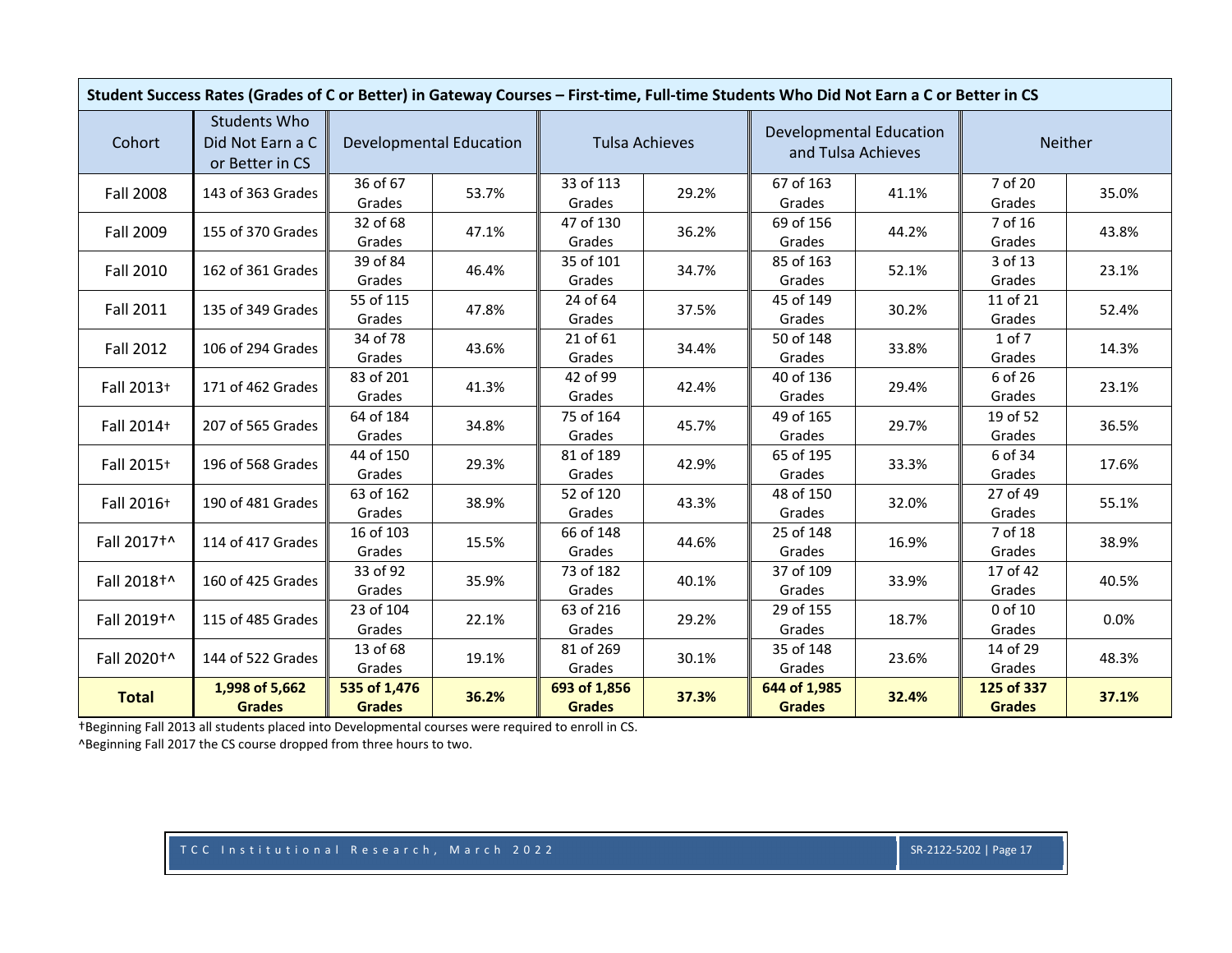### **Part‐time Student Aggregate Comparison**

**Fall‐to‐Spring Persistence Rate –** A significantly higher percentage (71.6%) of the 9,464 first‐time, part‐ time, degree-seeking students who enrolled in CS, as well as those who earned a C or better in CS (85.8%), persisted to the first spring semester compared to 52.1% of the 11,211 students who did not enroll in the course.

**Fall‐to‐Fall Retention Rate** – A significantly higher percentage (47.7%) of the first‐time, part‐time students who enrolled in CS, as well as those who earned a C or better in CS (62.5%), enrolled in the second fall semester compared to 32.9% of students who did not enroll in the course.

**Graduation Within Three Years –** 5.5% of part‐time students who enrolled in CS, and 7.6% of those who earned a C or better in CS, graduated within three years compared to 5.6% of students who did not take the course.

**Success Rates in Developmental Courses (Grades of C or Higher) –** Individual course success was determined by the highest grade received in a course from initial enrollment to report time in the following courses: Reading Foundations I, Reading Foundations II, Writing Foundations I, Writing Foundations II, Writing Foundations Workshop, Math Foundations I, Math Foundations II, Math Foundations I & II, Beginning and Intermediate Algebra, Essentials for Precalculus I, Essentials for Quantitative Reasoning (ENGL 0903, ENGL 0913, ENGL 0923, ENGL 0933, ENGL 0943, MATH 0003, MATH 0013, MATH 0055, MATH 0105, MATH 0123, MATH 0403 respectively). Success outcomes were tallied for all cohort students. CS students received significantly more grades of C or higher (65.2%) compared to 59.3% of grades of C or higher received by students who did not enroll in CS. In addition, students who received a C or higher in CS also earned a C or higher in 75.5% of their developmental courses.

**Success Rates in Gateway Courses (Grades of C or Higher)** Individual course success was determined by the highest grade received in gateway course from initial enrollment to report time. Outcomes were tallied for all cohort students. The courses included were: Composition I, Quantitative Reasoning, Precalculus I, General Biology for Non‐Majors, Introduction to Biology for Majors, U.S. History from 1492 to the Civil War Era, U.S. History Civil War Era to the Present, American Federal Government, and Introduction to Psychology (ENGL 1113, MATH 1473, MATH 1513, BIOL 1114, BIOL 1224, HIST 1483, HIST 1493, POLS 1113, PSYC 1113 respectively). CS students received 74.0% grades of C or higher compared to 73.5% of grades of C or higher for students who did not enroll CS. Although the rate for CS students was slightly higher, the difference was not significant. Other factors unique to the part-time student experience may be impacting course outcomes. However, students receiving a C or higher in CS also earned a C or higher in 78.9% of their gateway courses which is a significantly higher rate than students not taking CS.

The following tables represent the details for each comparison above by annual cohort for first-time, part‐time students.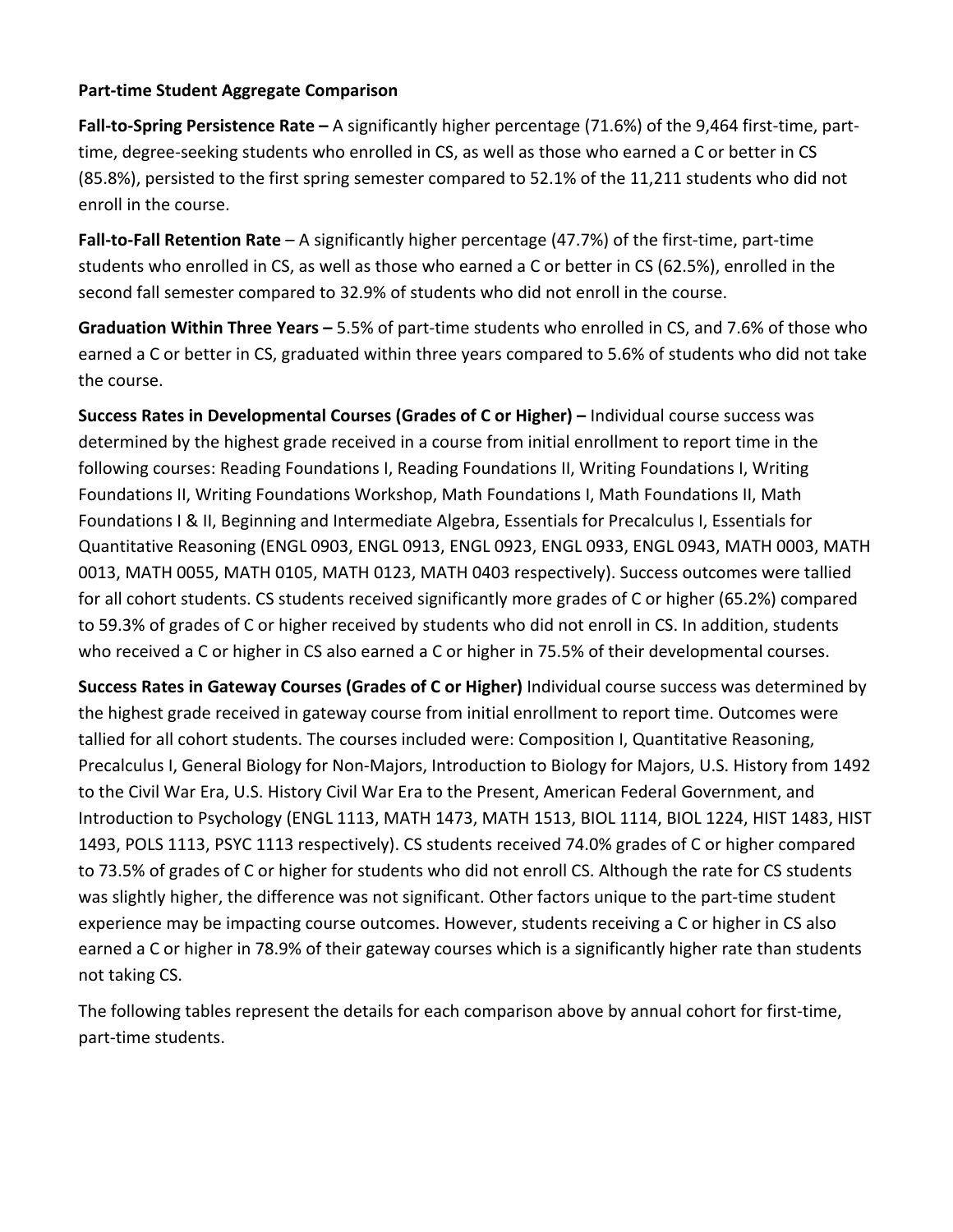|                         | Part-time Student Fall Cohort Enrollment in CS By Year Including CS Success Rate |       |                             |       |                                            |       |                                                         |                                             |                      |  |  |
|-------------------------|----------------------------------------------------------------------------------|-------|-----------------------------|-------|--------------------------------------------|-------|---------------------------------------------------------|---------------------------------------------|----------------------|--|--|
| Cohort                  | <b>Entire Fall</b><br>Cohort                                                     |       | Students Who Enrolled in CS |       | Students Who Earned a C or<br>Better in CS |       | <b>Students Who Did Not</b><br>Earn a C or Better in CS | <b>Students Who Did Not</b><br>Enroll in CS |                      |  |  |
|                         | Count                                                                            | Count | % of Total<br>Cohort        | Count | % of CS<br>Cohort                          | Count | % of CS<br>Cohort                                       | Count                                       | % of Total<br>Cohort |  |  |
| <b>Fall 2008</b>        | 809                                                                              | 171   | 21.1%                       | 112   | 65.5%                                      | 59    | 34.5%                                                   | 638                                         | 78.9%                |  |  |
| Fall 2009               | 1,681                                                                            | 285   | 17.0%                       | 201   | 70.5%                                      | 84    | 29.5%                                                   | 1,396                                       | 83.0%                |  |  |
| <b>Fall 2010</b>        | 1,770                                                                            | 410   | 23.2%                       | 298   | 72.7%                                      | 112   | 27.3%                                                   | 1,360                                       | 76.8%                |  |  |
| <b>Fall 2011</b>        | 1,515                                                                            | 394   | 26.0%                       | 286   | 72.6%                                      | 108   | 27.4%                                                   | 1,121                                       | 74.0%                |  |  |
| <b>Fall 2012</b>        | 1,583                                                                            | 420   | 26.5%                       | 279   | 66.4%                                      | 141   | 33.6%                                                   | 1,163                                       | 73.5%                |  |  |
| Fall 2013+              | 1,547                                                                            | 806   | 52.1%                       | 597   | 74.1%                                      | 209   | 25.9%                                                   | 741                                         | 47.9%                |  |  |
| Fall 2014+              | 1,609                                                                            | 857   | 53.3%                       | 627   | 73.2%                                      | 230   | 26.8%                                                   | 752                                         | 46.7%                |  |  |
| Fall 2015+              | 1,536                                                                            | 785   | 51.1%                       | 600   | 76.4%                                      | 185   | 23.6%                                                   | 751                                         | 48.9%                |  |  |
| Fall 2016+              | 1,716                                                                            | 981   | 57.2%                       | 713   | 72.7%                                      | 268   | 27.3%                                                   | 735                                         | 42.8%                |  |  |
| Fall 2017 <sup>+^</sup> | 2,248                                                                            | 1,586 | 70.6%                       | 1,210 | 76.3%                                      | 376   | 23.7%                                                   | 662                                         | 29.4%                |  |  |
| Fall 2018 <sup>+^</sup> | 2,025                                                                            | 1,348 | 66.6%                       | 941   | 69.8%                                      | 407   | 30.2%                                                   | 677                                         | 33.4%                |  |  |
| Fall 2019 <sup>+^</sup> | 1,405                                                                            | 784   | 55.8%                       | 546   | 69.6%                                      | 238   | 30.4%                                                   | 621                                         | 44.2%                |  |  |
| Fall 2020 <sup>+</sup>  | 1,231                                                                            | 637   | 51.7%                       | 381   | 59.8%                                      | 256   | 40.2%                                                   | 594                                         | 48.3%                |  |  |
| <b>Total</b>            | 20,675                                                                           | 9,464 | 45.8%                       | 6,791 | 71.8%                                      | 2,673 | 28.2%                                                   | 11,211                                      | 54.2%                |  |  |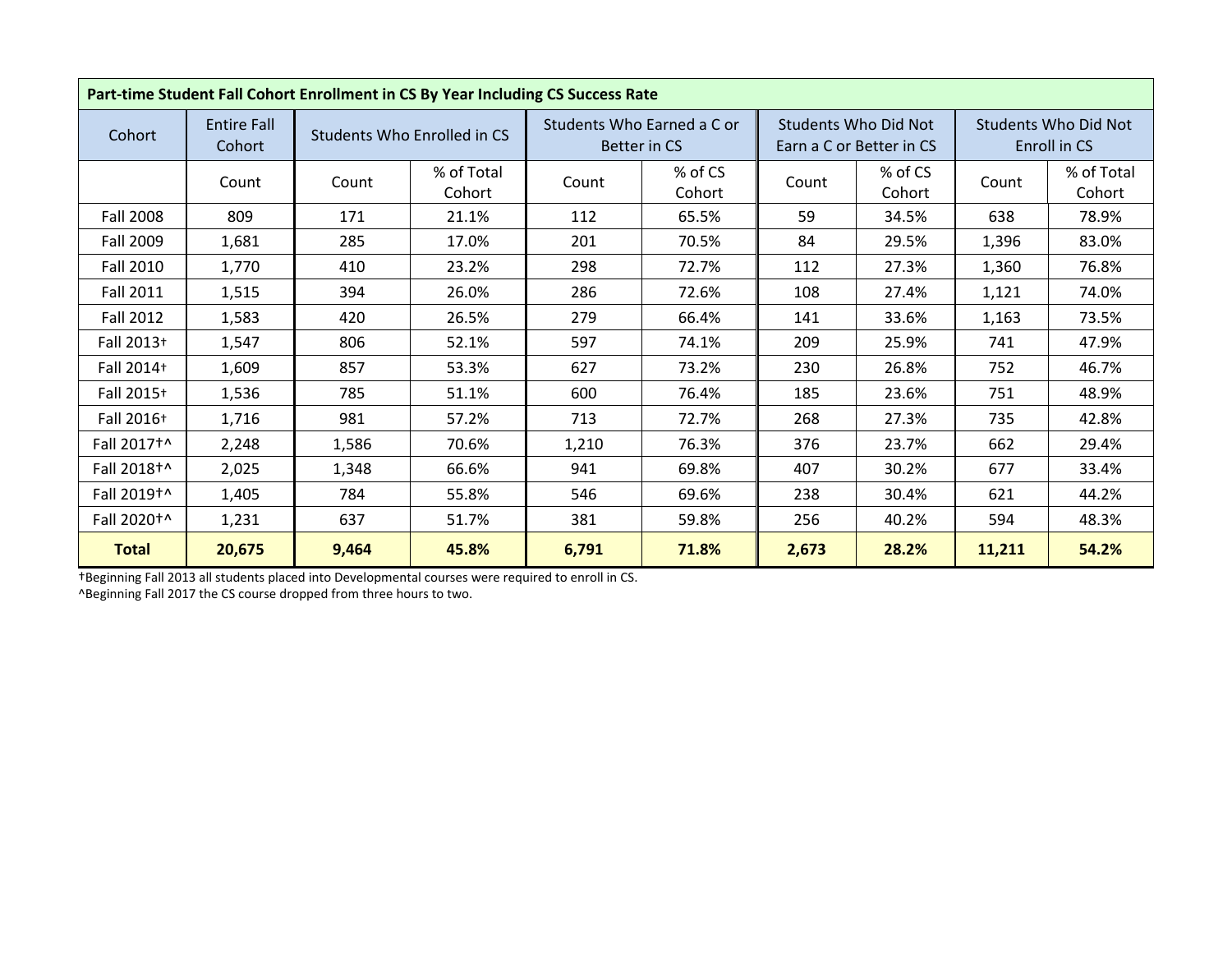| Part-time Student Fall Cohort Enrollment in CS Who Did Not Earn a C or Better By Year |                                                     |       |                                |       |                         |       |                                                      |                |                         |  |
|---------------------------------------------------------------------------------------|-----------------------------------------------------|-------|--------------------------------|-------|-------------------------|-------|------------------------------------------------------|----------------|-------------------------|--|
| Cohort                                                                                | Students Who<br>Did Not Earn a C<br>or Better in CS |       | <b>Developmental Education</b> |       | <b>Tulsa Achieves</b>   |       | <b>Developmental Education</b><br>and Tulsa Achieves |                | Neither                 |  |
|                                                                                       | Count                                               | Count | % of Not C<br>or Better        | Count | % of Not C<br>or Better | Count | % of Not C<br>or Better                              | Count          | % of Not C<br>or Better |  |
| Fall 2008                                                                             | 59                                                  | 18    | 30.5%                          | 14    | 23.7%                   | 23    | 39.0%                                                | 4              | 6.8%                    |  |
| Fall 2009                                                                             | 84                                                  | 25    | 29.8%                          | 19    | 22.6%                   | 36    | 42.9%                                                | 4              | 4.8%                    |  |
| Fall 2010                                                                             | 112                                                 | 28    | 25.0%                          | 26    | 23.2%                   | 46    | 41.1%                                                | 12             | 10.7%                   |  |
| <b>Fall 2011</b>                                                                      | 108                                                 | 29    | 26.9%                          | 23    | 21.3%                   | 50    | 46.3%                                                | 6              | 5.6%                    |  |
| Fall 2012                                                                             | 141                                                 | 38    | 27.0%                          | 29    | 20.6%                   | 59    | 41.8%                                                | 15             | 10.6%                   |  |
| Fall 2013+                                                                            | 209                                                 | 103   | 49.3%                          | 29    | 13.9%                   | 59    | 28.2%                                                | 18             | 8.6%                    |  |
| Fall 2014+                                                                            | 230                                                 | 105   | 45.7%                          | 40    | 17.4%                   | 72    | 31.3%                                                | 13             | 5.7%                    |  |
| Fall 2015+                                                                            | 185                                                 | 65    | 35.1%                          | 40    | 21.6%                   | 70    | 37.8%                                                | 10             | 5.4%                    |  |
| Fall 2016+                                                                            | 268                                                 | 90    | 33.6%                          | 56    | 20.9%                   | 102   | 38.1%                                                | 20             | 7.5%                    |  |
| Fall 2017+^                                                                           | 376                                                 | 135   | 35.9%                          | 78    | 20.7%                   | 127   | 33.8%                                                | 36             | 9.6%                    |  |
| Fall 2018 <sup>+^</sup>                                                               | 407                                                 | 94    | 23.1%                          | 106   | 26.0%                   | 150   | 36.9%                                                | 57             | 14.0%                   |  |
| Fall 2019 <sup>+^</sup>                                                               | 238                                                 | 53    | 22.3%                          | 16    | 6.7%                    | 154   | 64.7%                                                | 15             | 6.3%                    |  |
| Fall 2020 <sup>+</sup>                                                                | 256                                                 | 79    | 30.9%                          | 47    | 18.4%                   | 111   | 43.4%                                                | $\overline{7}$ | 2.7%                    |  |
| <b>Total</b>                                                                          | 2,673                                               | 862   | 32.2%                          | 523   | 19.6%                   | 1,059 | 39.6%                                                | 217            | 8.1%                    |  |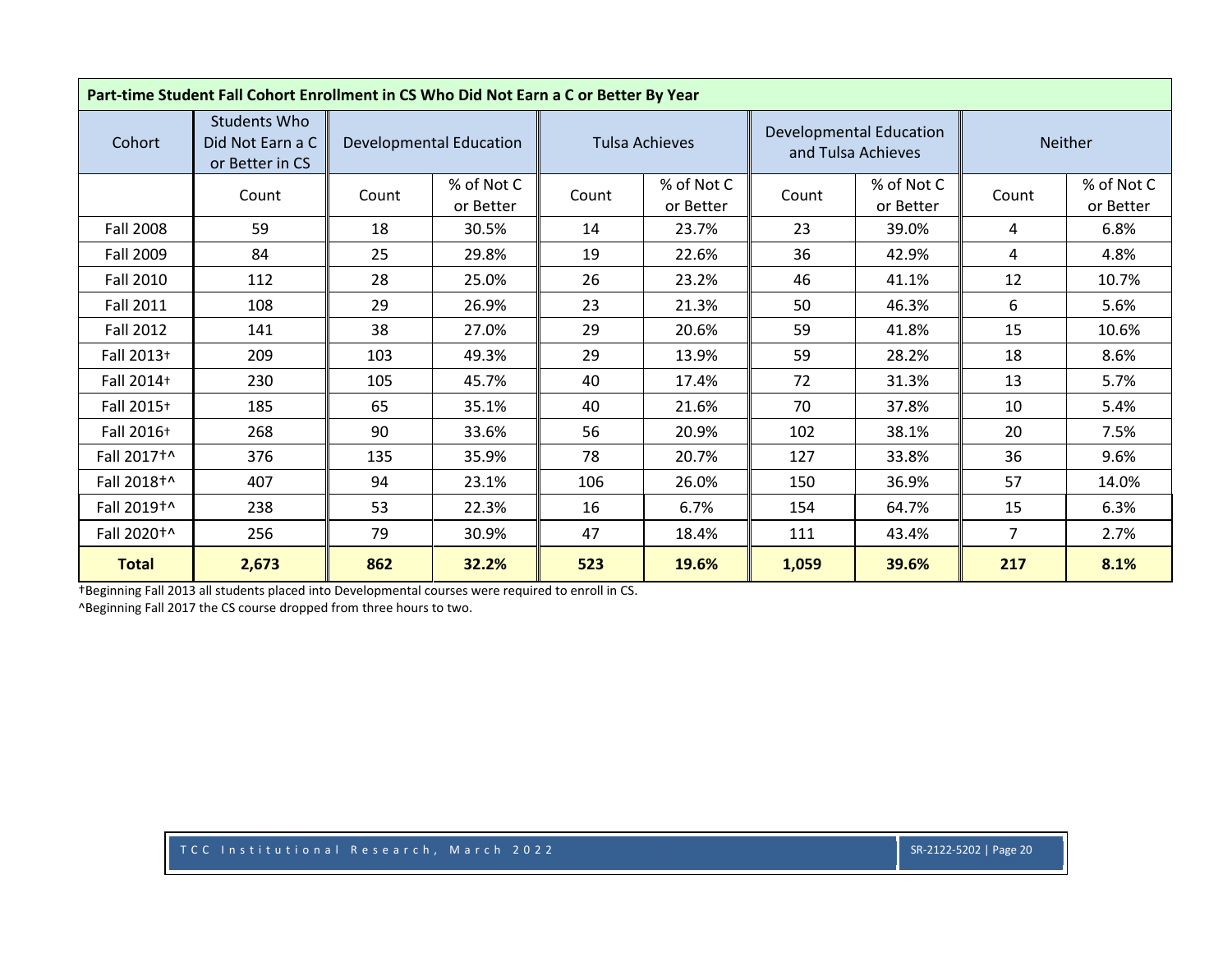|                  | Fall-to-Spring Persistence Rates of First-time, Part-time Students |                                |       |                                            |       |                                                  |       |                                             |        |                           |  |
|------------------|--------------------------------------------------------------------|--------------------------------|-------|--------------------------------------------|-------|--------------------------------------------------|-------|---------------------------------------------|--------|---------------------------|--|
| Cohort           |                                                                    | Students Who Enrolled in<br>CS |       | Students Who Earned a C or<br>Better in CS |       | Students Who Did Not Earn a<br>C or Better in CS |       | <b>Students Who Did Not</b><br>Enroll in CS |        | <b>Entire Fall Cohort</b> |  |
|                  | Count                                                              | % of CS<br>Cohort              | Count | % of C or<br>Better in CS                  | Count | % of Not C or<br>Better in CS                    | Count | % of Non-CS<br>Cohort                       | Count  | % of Total<br>Cohort      |  |
| <b>Fall 2008</b> | 130                                                                | 76.0%***                       | 97    | 86.6%***                                   | 33    | 55.9%                                            | 366   | 57.4%                                       | 496    | 61.3%                     |  |
| <b>Fall 2009</b> | 220                                                                | 77.2%***                       | 177   | 88.1%***                                   | 43    | 51.2%                                            | 654   | 46.8%                                       | 874    | 52.0%                     |  |
| <b>Fall 2010</b> | 306                                                                | 74.6%***                       | 262   | 87.9%***                                   | 44    | 39.3%                                            | 682   | 50.1%                                       | 988    | 55.8%                     |  |
| <b>Fall 2011</b> | 300                                                                | 76.1%***                       | 248   | 86.7%***                                   | 52    | 48.1%                                            | 679   | 60.6%                                       | 979    | 64.6%                     |  |
| <b>Fall 2012</b> | 311                                                                | 74.0%***                       | 250   | 89.6%***                                   | 61    | 43.3%                                            | 680   | 58.5%                                       | 991    | 62.6%                     |  |
| Fall 2013+       | 603                                                                | 74.8%***                       | 513   | 85.9%***                                   | 90    | 43.1%                                            | 351   | 47.4%                                       | 954    | 61.7%                     |  |
| Fall 2014+       | 651                                                                | 76.0%***                       | 546   | 87.1%***                                   | 105   | 45.7%                                            | 368   | 48.9%                                       | 1,019  | 63.3%                     |  |
| Fall 2015+       | 601                                                                | 76.6%***                       | 525   | 87.5%***                                   | 76    | 41.1%                                            | 364   | 48.5%                                       | 965    | 62.8%                     |  |
| Fall 2016+       | 745                                                                | 75.9%***                       | 625   | 87.7%***                                   | 120   | 44.8%                                            | 311   | 42.3%                                       | 1,056  | 61.5%                     |  |
| Fall 2017+^      | 1,092                                                              | 68.9%***                       | 1,001 | 82.7%***                                   | 91    | 24.2%                                            | 351   | 53.0%                                       | 1,443  | 64.2%                     |  |
| Fall 2018+^      | 927                                                                | 68.8%***                       | 805   | 85.5%***                                   | 122   | 30.0%                                            | 371   | 54.8%                                       | 1,298  | 64.1%                     |  |
| Fall 2019+^      | 519                                                                | 66.2%***                       | 469   | 85.9%***                                   | 50    | 21.0%                                            | 338   | 54.4%                                       | 857    | 61.0%                     |  |
| Fall 2020+^      | 375                                                                | 58.9%                          | 310   | 81.4%***                                   | 65    | 25.4%                                            | 330   | 55.6%                                       | 705    | 57.3%                     |  |
| <b>Total</b>     | 6,780                                                              | 71.6%***                       | 5,828 | 85.8%***                                   | 952   | 35.6%                                            | 5,845 | 52.1%                                       | 12,625 | 61.1%                     |  |

^Beginning Fall 2017 the CS course dropped from three hours to two.

\*\*\*Students enrolling in CS persisted to spring at significantly higher rates compared to Non‐Academic Strategies students, *p* <sup>&</sup>lt; .001.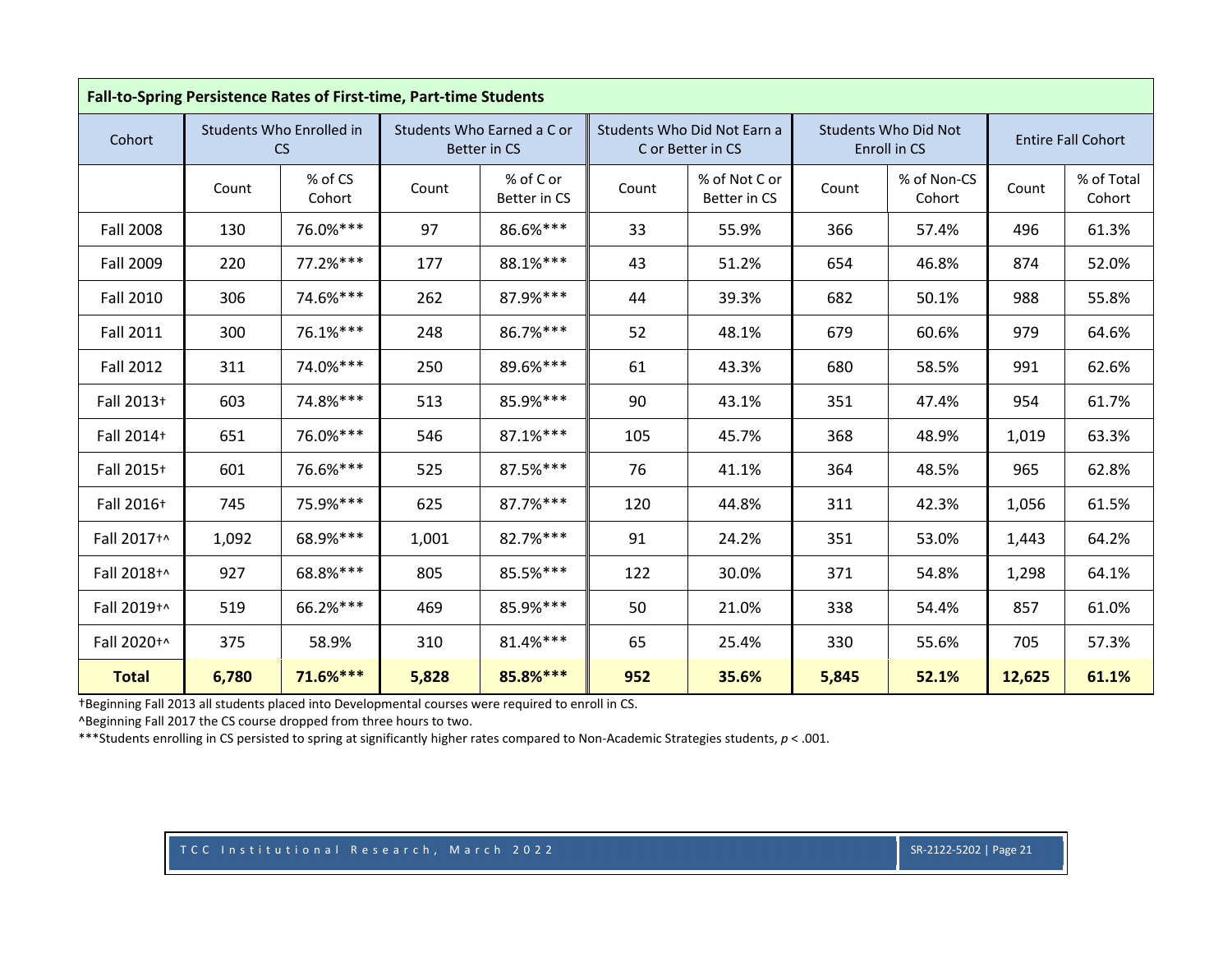| Fall-to-Spring Persisted First-time, Part-time Students Who Did Not Earn a C or Better in CS |                                                            |       |                                |       |                         |       |                                                      |                |                         |  |
|----------------------------------------------------------------------------------------------|------------------------------------------------------------|-------|--------------------------------|-------|-------------------------|-------|------------------------------------------------------|----------------|-------------------------|--|
| Cohort                                                                                       | <b>Students Who</b><br>Did Not Earn a C<br>or Better in CS |       | <b>Developmental Education</b> |       | <b>Tulsa Achieves</b>   |       | <b>Developmental Education</b><br>and Tulsa Achieves |                | <b>Neither</b>          |  |
|                                                                                              | Count                                                      | Count | % of Not C<br>or Better        | Count | % of Not C<br>or Better | Count | % of Not C<br>or Better                              | Count          | % of Not C<br>or Better |  |
| <b>Fall 2008</b>                                                                             | 33                                                         | 12    | 36.4%                          | 6     | 18.2%                   | 13    | 39.4%                                                | $\overline{2}$ | 6.1%                    |  |
| <b>Fall 2009</b>                                                                             | 43                                                         | 17    | 39.5%                          | 8     | 18.6%                   | 17    | 39.5%                                                | 1              | 2.3%                    |  |
| <b>Fall 2010</b>                                                                             | 44                                                         | 15    | 34.1%                          | 8     | 18.2%                   | 20    | 45.5%                                                | $\mathbf{1}$   | 2.3%                    |  |
| <b>Fall 2011</b>                                                                             | 52                                                         | 16    | 30.8%                          | 6     | 11.5%                   | 27    | 51.9%                                                | 3              | 5.8%                    |  |
| Fall 2012                                                                                    | 61                                                         | 20    | 32.8%                          | 11    | 18.0%                   | 27    | 44.3%                                                | 3              | 4.9%                    |  |
| Fall 2013+                                                                                   | 90                                                         | 55    | 61.1%                          | 4     | 4.4%                    | 21    | 23.3%                                                | 10             | 11.1%                   |  |
| Fall 2014+                                                                                   | 105                                                        | 61    | 58.1%                          | 10    | 9.5%                    | 29    | 27.6%                                                | 5              | 4.8%                    |  |
| Fall 2015+                                                                                   | 76                                                         | 32    | 42.1%                          | 15    | 19.7%                   | 23    | 30.3%                                                | 6              | 7.9%                    |  |
| Fall 2016+                                                                                   | 120                                                        | 46    | 38.3%                          | 17    | 14.2%                   | 51    | 42.5%                                                | 6              | 5.0%                    |  |
| Fall 2017 <sup>+</sup>                                                                       | 91                                                         | 38    | 41.8%                          | 18    | 19.8%                   | 29    | 31.9%                                                | 6              | 6.6%                    |  |
| Fall 2018+^                                                                                  | 122                                                        | 36    | 29.5%                          | 25    | 20.5%                   | 54    | 44.3%                                                | $\overline{7}$ | 5.7%                    |  |
| Fall 2019+^                                                                                  | 50                                                         | 13    | 26.0%                          | 3     | 6.0%                    | 32    | 64.0%                                                | $\overline{2}$ | 4.0%                    |  |
| Fall 2020 <sup>+</sup>                                                                       | 65                                                         | 14    | 21.5%                          | 17    | 26.2%                   | 31    | 47.7%                                                | $\mathbf{1}$   | 1.5%                    |  |
| <b>Total</b>                                                                                 | 952                                                        | 375   | 39.4%                          | 148   | 15.5%                   | 374   | 39.3%                                                | 53             | 5.6%                    |  |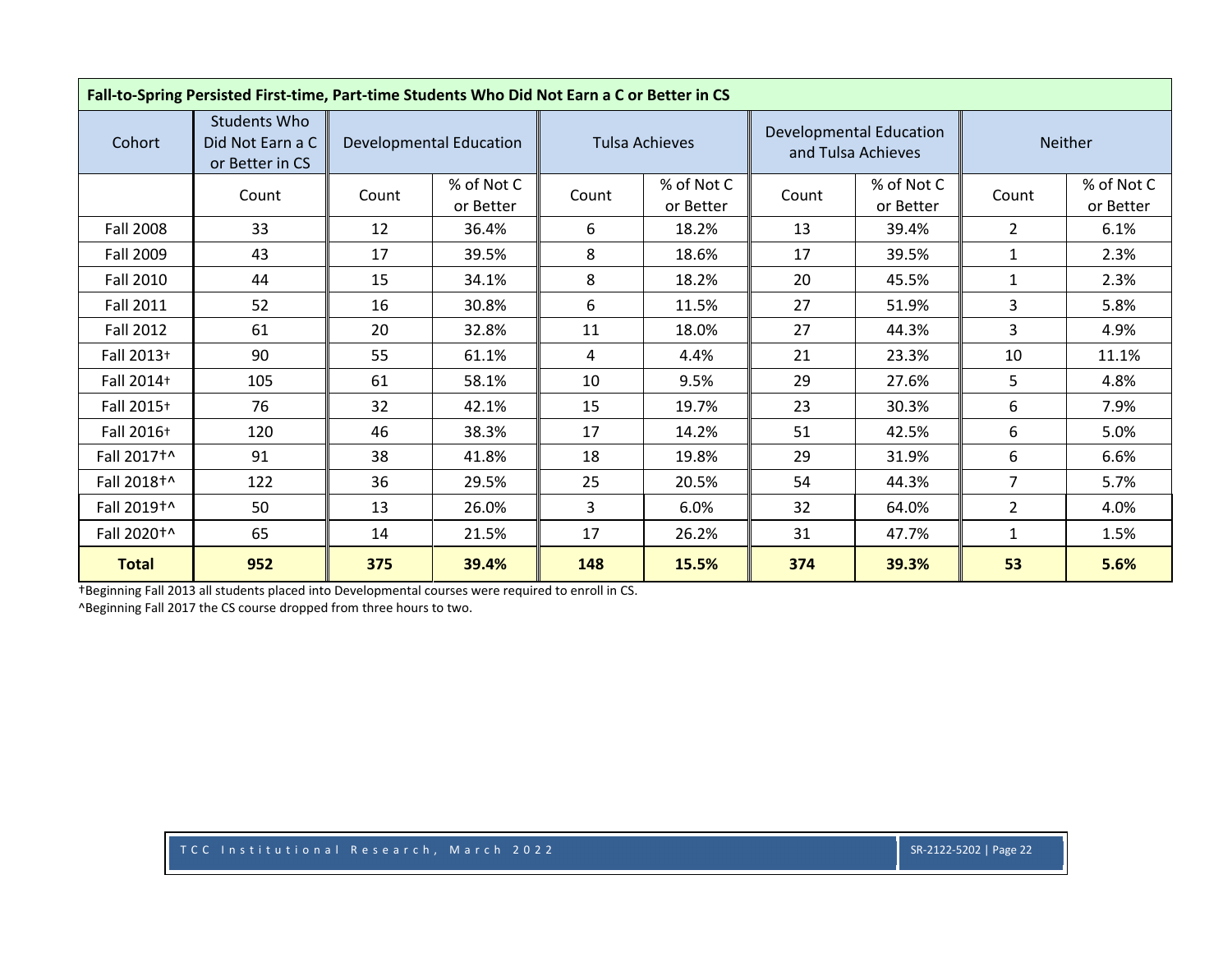|                  | Fall-to-Fall Retention Rates of First-time, Part-time Students |                                       |       |                                                   |       |                                                  |       |                                      |       |                           |
|------------------|----------------------------------------------------------------|---------------------------------------|-------|---------------------------------------------------|-------|--------------------------------------------------|-------|--------------------------------------|-------|---------------------------|
| Cohort           |                                                                | Students Who Enrolled in<br><b>CS</b> |       | Students Who Earned a C or<br><b>Better in CS</b> |       | Students Who Did Not Earn a<br>C or Better in CS |       | Students Who Did Not<br>Enroll in CS |       | <b>Entire Fall Cohort</b> |
|                  | Count                                                          | % of CS<br>Cohort                     | Count | % of C or<br>Better in CS                         | Count | % of Not C or<br>Better in CS                    | Count | % of Non-CS<br>Cohort                | Count | % of Total<br>Cohort      |
| <b>Fall 2008</b> | 93                                                             | 54.4%***                              | 79    | 70.5%***                                          | 14    | 23.7%                                            | 236   | 37.0%                                | 329   | 40.7%                     |
| <b>Fall 2009</b> | 127                                                            | 44.6%***                              | 112   | 55.7%***                                          | 15    | 17.9%                                            | 395   | 28.3%                                | 522   | 31.1%                     |
| <b>Fall 2010</b> | 208                                                            | 50.7%***                              | 186   | 62.4%***                                          | 22    | 19.6%                                            | 407   | 29.9%                                | 615   | 34.7%                     |
| <b>Fall 2011</b> | 185                                                            | 47.0%***                              | 172   | 60.1%***                                          | 13    | 12.0%                                            | 415   | 37.0%                                | 600   | 39.6%                     |
| <b>Fall 2012</b> | 188                                                            | 44.8%***                              | 175   | 62.7%***                                          | 13    | 9.2%                                             | 393   | 33.8%                                | 581   | 36.7%                     |
| Fall 2013+       | 382                                                            | 47.4%***                              | 364   | 61.0%***                                          | 18    | 8.6%                                             | 202   | 27.3%                                | 584   | 37.8%                     |
| Fall 2014+       | 386                                                            | 45.0%***                              | 372   | 59.3%***                                          | 14    | 6.1%                                             | 226   | 30.1%                                | 612   | 38.0%                     |
| Fall 2015+       | 409                                                            | 52.1%***                              | 391   | 65.2%***                                          | 18    | 9.7%                                             | 247   | 32.9%                                | 656   | 42.7%                     |
| Fall 2016+       | 486                                                            | 49.5%***                              | 457   | 64.1%***                                          | 29    | 10.8%                                            | 213   | 29.0%                                | 699   | 40.7%                     |
| Fall 2017+^      | 784                                                            | 49.4%***                              | 756   | 62.5%***                                          | 28    | 7.4%                                             | 243   | 36.7%                                | 1,027 | 45.7%                     |
| Fall 2018+^      | 652                                                            | 48.4%***                              | 610   | 64.8%***                                          | 42    | 10.3%                                            | 260   | 38.4%                                | 912   | 45.0%                     |
| Fall 2019+^      | 359                                                            | 45.8%***                              | 338   | 61.9%***                                          | 21    | 8.8%                                             | 230   | 37.0%                                | 589   | 41.9%                     |
| Fall 2020+^      | 259                                                            | 40.7%                                 | 232   | 60.9%***                                          | 27    | 10.5%                                            | 227   | 38.2%                                | 486   | 39.5%                     |
| <b>Total</b>     | 4,518                                                          | 47.7%***                              | 4,244 | 62.5%***                                          | 274   | 10.3%                                            | 3,694 | 32.9%                                | 8,212 | 39.7%                     |

^Beginning Fall 2017 the CS course dropped from three hours to two.

\*\*\*Students enrolling in CS enrolled at significantly higher rates for second fall semester compared to Non‐CS students, *p* <sup>&</sup>lt; .001.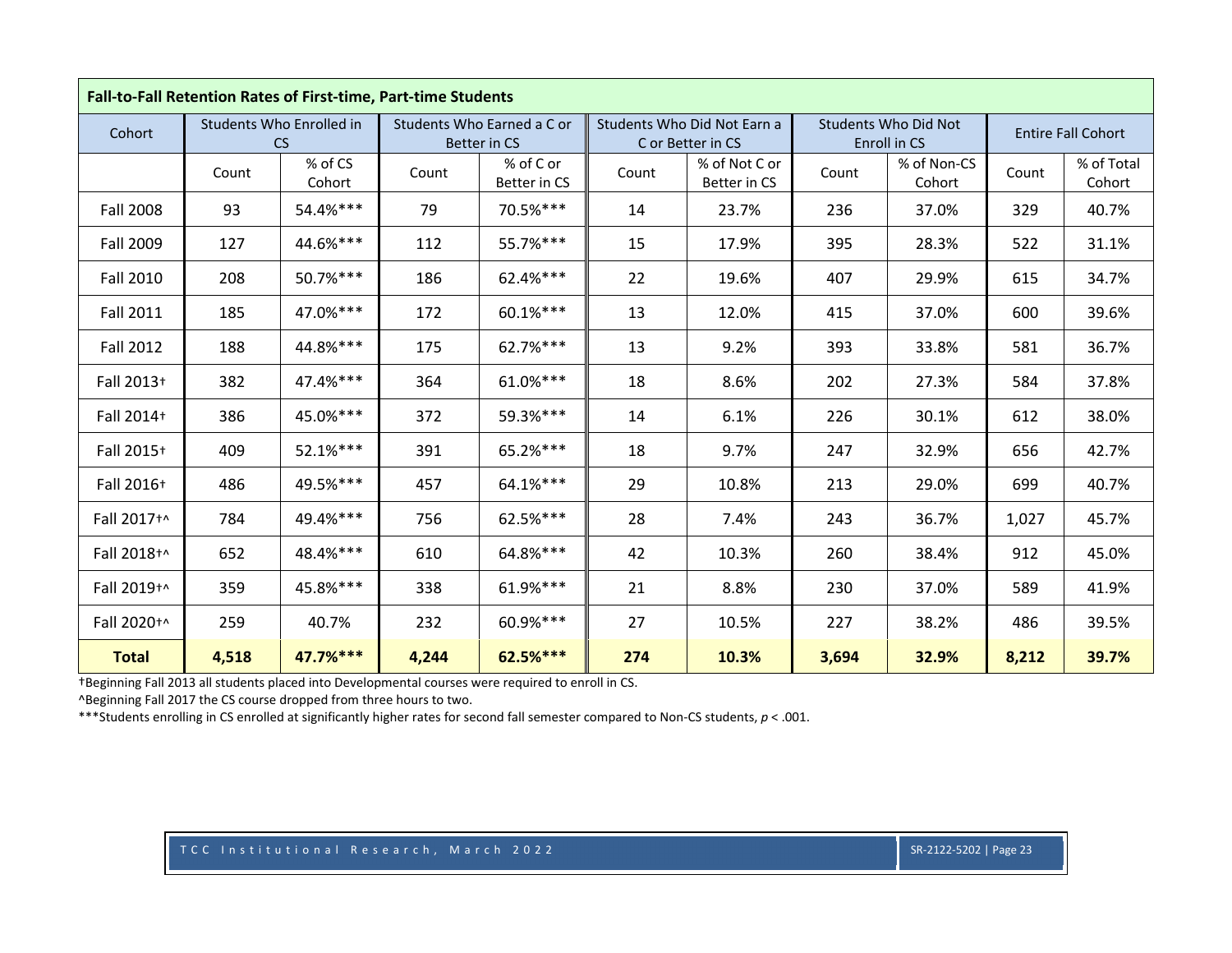| Fall-to-Fall Retained First-time, Part-time Students Who Did Not Earn a C or Better in CS |                                                            |                |                                |                       |                      |                |                                                      |                |                      |  |
|-------------------------------------------------------------------------------------------|------------------------------------------------------------|----------------|--------------------------------|-----------------------|----------------------|----------------|------------------------------------------------------|----------------|----------------------|--|
| Cohort                                                                                    | <b>Students Who</b><br>Did Not Earn a C<br>or Better in CS |                | <b>Developmental Education</b> | <b>Tulsa Achieves</b> |                      |                | <b>Developmental Education</b><br>and Tulsa Achieves |                | Neither              |  |
|                                                                                           | Count                                                      | Count          | % of Total<br>Cohort           | Count                 | % of Total<br>Cohort | Count          | % of Total<br>Cohort                                 | Count          | % of Total<br>Cohort |  |
| Fall 2008                                                                                 | 14                                                         | 7              | 50.0%                          | $\mathbf{1}$          | 7.1%                 | 5              | 35.7%                                                | 1              | 7.1%                 |  |
| Fall 2009                                                                                 | 15                                                         | 9              | 60.0%                          | 3                     | 20.0%                | $\overline{2}$ | 13.3%                                                | $\mathbf{1}$   | 6.7%                 |  |
| <b>Fall 2010</b>                                                                          | 22                                                         | 9              | 40.9%                          | $\overline{2}$        | 9.1%                 | 11             | 50.0%                                                | $\mathbf{0}$   | $0.0\%$              |  |
| <b>Fall 2011</b>                                                                          | 13                                                         | 5              | 38.5%                          | 3                     | 23.1%                | 5              | 38.5%                                                | $\Omega$       | 0.0%                 |  |
| Fall 2012                                                                                 | 13                                                         | $\overline{7}$ | 53.8%                          | $\mathbf{1}$          | 7.7%                 | 3              | 23.1%                                                | $\overline{2}$ | 15.4%                |  |
| Fall 2013+                                                                                | 18                                                         | 7              | 38.9%                          | 2                     | 11.1%                | 7              | 38.9%                                                | $\overline{2}$ | 11.1%                |  |
| Fall 2014+                                                                                | 14                                                         | 8              | 57.1%                          | $\overline{2}$        | 14.3%                | 3              | 21.4%                                                | $\mathbf{1}$   | 7.1%                 |  |
| Fall 2015+                                                                                | 18                                                         | 6              | 33.3%                          | 4                     | 22.2%                | 7              | 38.9%                                                | $\mathbf{1}$   | 5.6%                 |  |
| Fall 2016+                                                                                | 29                                                         | 12             | 41.4%                          | 6                     | 20.7%                | 11             | 37.9%                                                | $\Omega$       | 0.0%                 |  |
| Fall 2017 <sup>+</sup>                                                                    | 28                                                         | 12             | 42.9%                          | 5                     | 17.9%                | 9              | 32.1%                                                | $\overline{2}$ | 7.1%                 |  |
| Fall 2018 <sup>+^</sup>                                                                   | 42                                                         | 10             | 23.8%                          | 10                    | 23.8%                | 18             | 42.9%                                                | 4              | 9.5%                 |  |
| Fall 2019 <sup>+^</sup>                                                                   | 21                                                         | $\overline{2}$ | 9.5%                           | $\mathbf{1}$          | 4.8%                 | 16             | 76.2%                                                | $\overline{2}$ | 9.5%                 |  |
| Fall 2020 <sup>+</sup>                                                                    | 27                                                         | 6              | 22.2%                          | $\overline{7}$        | 25.9%                | 14             | 51.9%                                                | 0              | 0.0%                 |  |
| <b>Total</b>                                                                              | 274                                                        | 100            | 36.5%                          | 47                    | 17.2%                | 111            | 40.5%                                                | 16             | 5.8%                 |  |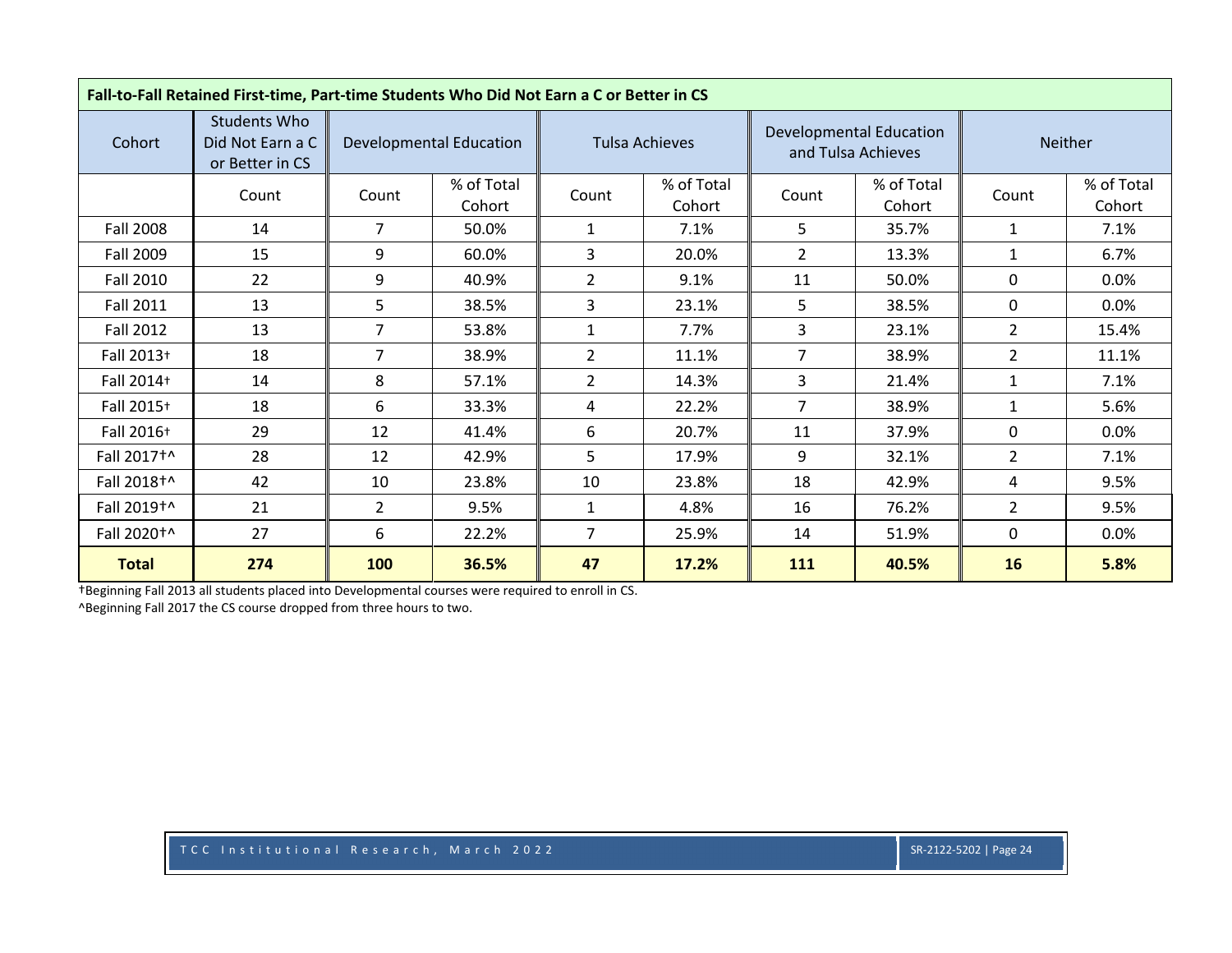|                  | <b>Graduation from TCC within Three Years - First-time, Part-time Students</b> |                                                                                    |       |                                            |                             |                                                  |       |                                      |       |                           |  |  |
|------------------|--------------------------------------------------------------------------------|------------------------------------------------------------------------------------|-------|--------------------------------------------|-----------------------------|--------------------------------------------------|-------|--------------------------------------|-------|---------------------------|--|--|
| Cohort           |                                                                                | Students Who Enrolled in<br><b>CS</b>                                              |       | Students Who Earned a C or<br>Better in CS |                             | Students Who Did Not Earn a<br>C or Better in CS |       | Students Who Did Not<br>Enroll in CS |       | <b>Entire Fall Cohort</b> |  |  |
|                  | Count                                                                          | % of CS<br>Cohort                                                                  | Count | % of C or<br>Better in CS                  | Count                       | % of Not C or<br>Better in CS                    | Count | % of Non-CS<br>Cohort                | Count | % of Total<br>Cohort      |  |  |
| <b>Fall 2008</b> | 13                                                                             | 7.6%                                                                               | 13    | 11.6%**                                    | $\mathbf{0}$                | 0.0%                                             | 37    | 5.8%                                 | 50    | 6.2%                      |  |  |
| <b>Fall 2009</b> | 8                                                                              | 2.8%                                                                               | 8     | 4.0%                                       | $\mathbf 0$                 | 0.0%                                             | 53    | 3.8%                                 | 61    | 3.6%                      |  |  |
| <b>Fall 2010</b> | 29                                                                             | $7.1%***$                                                                          | 29    | $9.7%***$                                  | $\mathbf 0$                 | 0.0%                                             | 57    | 4.2%                                 | 86    | 4.9%                      |  |  |
| <b>Fall 2011</b> | 22                                                                             | 5.6%                                                                               | 22    | 7.7%                                       | 0                           | 0.0%                                             | 70    | 6.2%                                 | 92    | 6.1%                      |  |  |
| <b>Fall 2012</b> | 14                                                                             | 3.3%                                                                               | 13    | 4.7%                                       | $\mathbf{1}$                | 0.7%                                             | 49    | 4.2%                                 | 63    | 4.0%                      |  |  |
| Fall 2013+       | 31                                                                             | 3.8%                                                                               | 31    | 5.2%                                       | $\pmb{0}$                   | 0.0%                                             | 61    | $8.2%^{***}$                         | 92    | 5.9%                      |  |  |
| Fall 2014+       | 37                                                                             | 4.3%                                                                               | 36    | 5.7%                                       | $\mathbf{1}$                | 0.4%                                             | 59    | $7.8%^{***}$                         | 96    | 6.0%                      |  |  |
| Fall 2015+       | 48                                                                             | 6.1%                                                                               | 46    | 7.7%                                       | $\overline{2}$              | 1.1%                                             | 53    | 7.1%                                 | 101   | 6.6%                      |  |  |
| Fall 2016+       | 49                                                                             | 5.0%                                                                               | 48    | 6.7%                                       | $\mathbf{1}$                | 0.4%                                             | 60    | $8.2%***$                            | 109   | 6.4%                      |  |  |
| Fall 2017+^      | 158                                                                            | 10.0%                                                                              | 157   | 13.0%**                                    | $\mathbf{1}$                | 0.3%                                             | 64    | 9.7%                                 | 222   | 9.9%                      |  |  |
| Fall 2018+^      | 111                                                                            | 8.2%                                                                               | 111   | 11.8%*                                     | $\mathbf 0$                 | 0.0%                                             | 63    | 9.3%                                 | 174   | 8.6%                      |  |  |
| Fall 2019+^      |                                                                                | Available after Summer 2022                                                        |       |                                            |                             |                                                  |       |                                      |       |                           |  |  |
| Fall 2020+^      |                                                                                |                                                                                    |       |                                            | Available after Summer 2023 |                                                  |       |                                      |       |                           |  |  |
| <b>Total</b>     | 520                                                                            | $7.6%***$<br>5.5%<br>514<br>$6\phantom{1}$<br>0.2%<br>626<br>5.5%<br>5.6%<br>1,146 |       |                                            |                             |                                                  |       |                                      |       |                           |  |  |

†Beginning Fall 2013 all students placed into Developmental courses were required to enroll in CS. ^Beginning Fall 2017 the CS course dropped from three hours to two.

\*Students enrolling in CS graduated within 3 years at significantly higher rates compared to Non‐CS Strategies students, *p* <sup>&</sup>lt; .05.

\*\*Students enrolling in CS graduated within 3 years at significantly higher rates compared to Non‐CS students, *p* <sup>&</sup>lt; .01.

\*\*\*Students enrolling in CS graduated within 3 years at significantly higher rates compared to Non‐CS students, *p* <sup>&</sup>lt; .001.

+++Students not enrolling in CS graduated within 3 years at significantly higher rates compared to CS students, *p* <sup>&</sup>lt; .001.

TCC Institutional Research, March 2022 SR‐2122‐5202 | Page 25 SR‐2122‐5202 | Page 25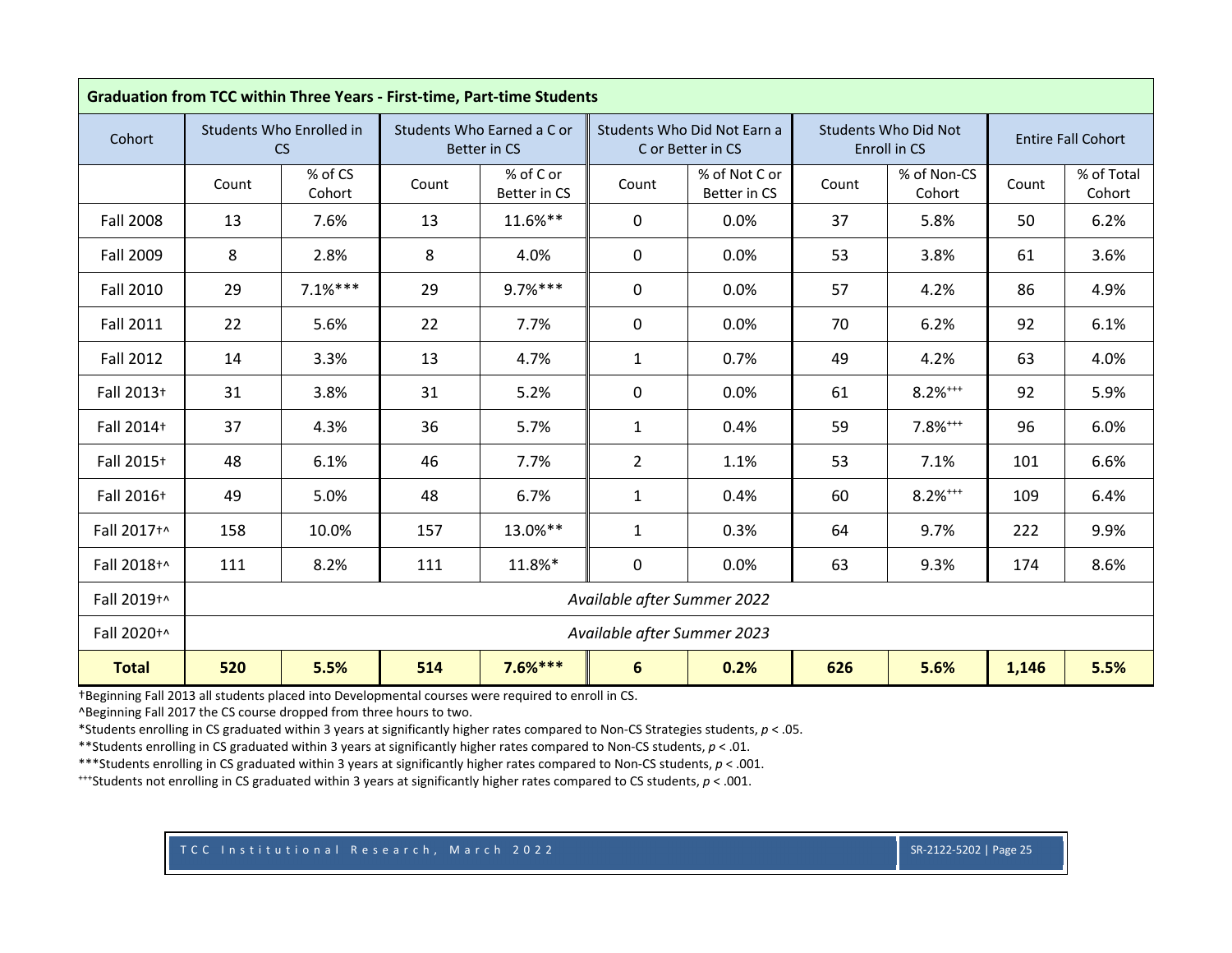|                         | Graduated from TCC within Three Years - First-time, Full-time Students Who Did Not Earn a C or Better in CS |          |                                |                       |                             |             |                                                      |                         |                         |  |  |  |
|-------------------------|-------------------------------------------------------------------------------------------------------------|----------|--------------------------------|-----------------------|-----------------------------|-------------|------------------------------------------------------|-------------------------|-------------------------|--|--|--|
| Cohort                  | <b>Students Who</b><br>Did Not Earn a C<br>or Better in CS                                                  |          | <b>Developmental Education</b> | <b>Tulsa Achieves</b> |                             |             | <b>Developmental Education</b><br>and Tulsa Achieves |                         | Neither                 |  |  |  |
|                         | Count                                                                                                       | Count    | % of Not C<br>or Better        | Count                 | % of Not C<br>or Better     | Count       | % of Not C<br>or Better                              | Count                   | % of Not C<br>or Better |  |  |  |
| <b>Fall 2008</b>        | 0                                                                                                           | 0        | 0.0%                           | 0                     | 0.0%                        | 0           | 0.0%                                                 | 0                       | 0.0%                    |  |  |  |
| Fall 2009               | $\mathbf 0$                                                                                                 | 0        | 0.0%                           | 0                     | 0.0%                        | $\Omega$    | 0.0%                                                 | 0                       | 0.0%                    |  |  |  |
| Fall 2010               | $\mathbf 0$                                                                                                 | 0        | 0.0%                           | 0                     | 0.0%                        | $\Omega$    | 0.0%                                                 | 0                       | $0.0\%$                 |  |  |  |
| <b>Fall 2011</b>        | 0                                                                                                           | 0        | 0.0%                           | $\mathbf{0}$          | 0.0%                        | 0           | 0.0%                                                 | 0                       | $0.0\%$                 |  |  |  |
| <b>Fall 2012</b>        | $\mathbf{1}$                                                                                                | 0        | 0.0%                           | 0                     | 0.0%                        | 0           | 0.0%                                                 | $\mathbf{1}$            | 100.0%                  |  |  |  |
| Fall 2013+              | $\mathbf 0$                                                                                                 | $\Omega$ | 0.0%                           | $\mathbf{0}$          | 0.0%                        | $\Omega$    | 0.0%                                                 | $\mathbf 0$             | 0.0%                    |  |  |  |
| Fall 2014+              | $\mathbf{1}$                                                                                                | 1        | 100.0%                         | $\mathbf{0}$          | 0.0%                        | $\Omega$    | 0.0%                                                 | 0                       | 0.0%                    |  |  |  |
| Fall 2015+              | $\overline{2}$                                                                                              | $\Omega$ | 0.0%                           | $\mathbf{0}$          | 0.0%                        | $\Omega$    | 0.0%                                                 | $\overline{2}$          | 100.0%                  |  |  |  |
| Fall 2016+              | 1                                                                                                           | 1        | 100.0%                         | $\mathbf{0}$          | 0.0%                        | 0           | $0.0\%$                                              | 0                       | $0.0\%$                 |  |  |  |
| Fall 2017 <sup>+^</sup> | 1                                                                                                           | 1        | 100.0%                         | $\mathbf{0}$          | 0.0%                        | $\Omega$    | 0.0%                                                 | 0                       | 0.0%                    |  |  |  |
| Fall 2018+^             | $\mathbf 0$                                                                                                 | 0        | 0.0%                           | $\mathbf{0}$          | 0.0%                        | 0           | 0.0%                                                 | 0                       | 0.0%                    |  |  |  |
| Fall 2019 <sup>+^</sup> |                                                                                                             |          | Available after Summer 2022    |                       |                             |             |                                                      |                         |                         |  |  |  |
| Fall 2020 <sup>+</sup>  |                                                                                                             |          |                                |                       | Available after Summer 2023 |             |                                                      |                         |                         |  |  |  |
| <b>Total</b>            | $6\phantom{1}6$                                                                                             | 3        | 50.0%                          | $\mathbf{0}$          | 0.0%                        | $\mathbf 0$ | 0.0%                                                 | $\overline{\mathbf{3}}$ | 50.0%                   |  |  |  |

†Beginning Fall 2013 all students placed into Developmental courses were required to enroll in CS. ^Beginning Fall 2017 the CS course dropped from three hours to two.

TCC Institutional Research, March 2022 SR‐2122‐5202 | Page 26 SR‐2122‐5202 | Page 26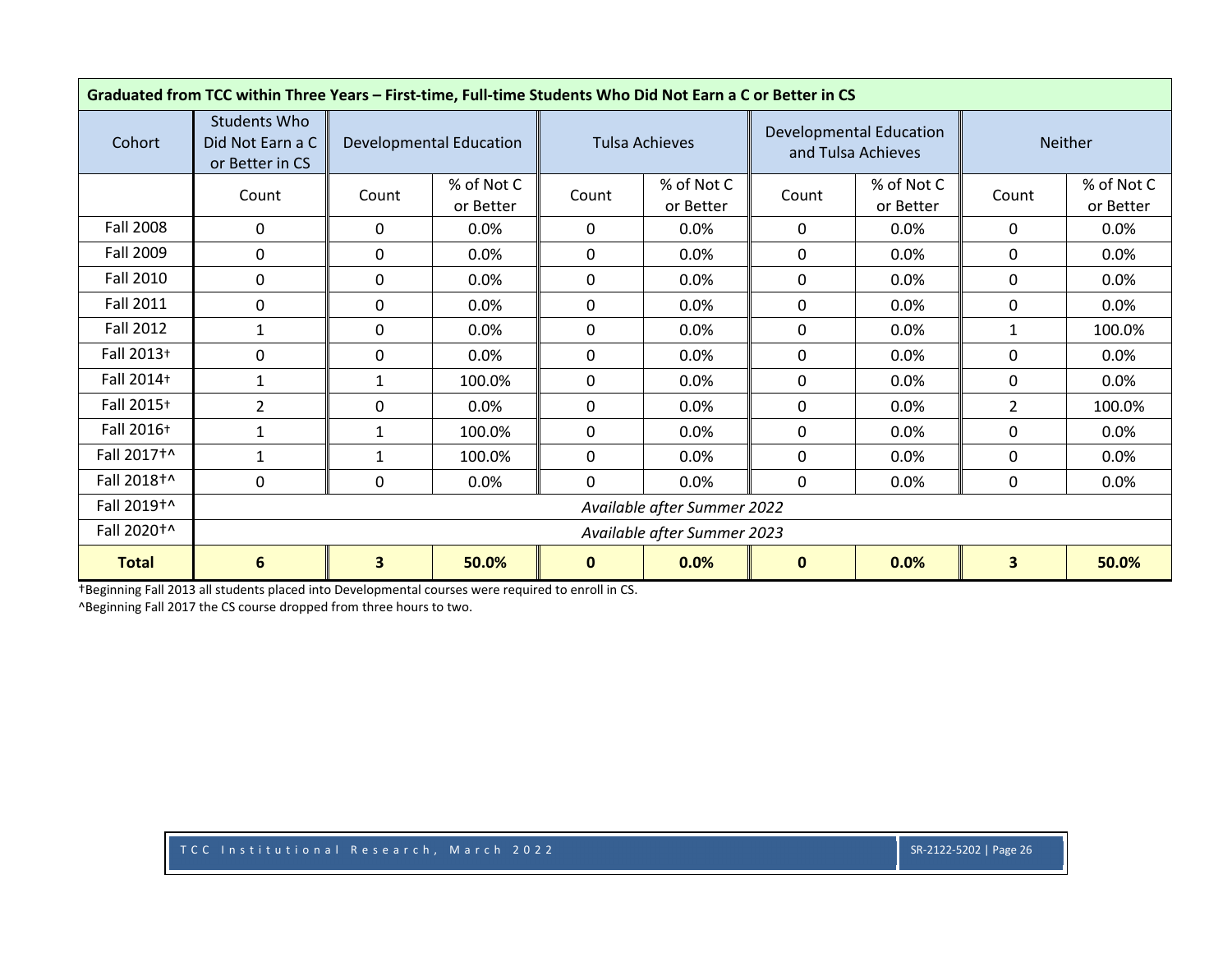| Student Success Rates (Grades of C or Better) in Developmental Courses - First-time, Part-time students |                                  |          |                                                   |          |                                                  |       |                                             |       |                                   |       |  |
|---------------------------------------------------------------------------------------------------------|----------------------------------|----------|---------------------------------------------------|----------|--------------------------------------------------|-------|---------------------------------------------|-------|-----------------------------------|-------|--|
| Cohort                                                                                                  | Students Who Enrolled in CS      |          | Students Who Earned a C or<br><b>Better in CS</b> |          | Students Who Did Not Earn a<br>C or Better in CS |       | <b>Students Who Did Not</b><br>Enroll in CS |       | <b>Entire Fall Cohort</b>         |       |  |
| <b>Fall 2008</b>                                                                                        | 251 of 371<br>Grades             | 67.7%**  | 208 of 280<br>Grades                              | 74.3%*** | 43 of 91<br>Grades                               | 47.3% | 568 of 919<br>Grades                        | 61.8% | 819 of 1,290<br>Grades            | 63.5% |  |
| Fall 2009                                                                                               | 336 of 545<br>Grades             | 61.7%    | 290 of 423<br>Grades                              | 68.6%*** | 46 of 122<br>Grades                              | 37.7% | 984 of 1,672<br>Grades                      | 58.9% | 1,320 of 2,217<br>Grades          | 59.5% |  |
| <b>Fall 2010</b>                                                                                        | 501 of 740<br>Grades             | 67.7%*** | 428 of 579<br>Grades                              | 73.9%*** | 73 of 161<br>Grades                              | 45.3% | 863 of 1,594<br>Grades                      | 54.1% | 1,364 of 2,334<br>Grades          | 58.4% |  |
| <b>Fall 2011</b>                                                                                        | 512 of 767<br>Grades             | 66.8%**  | 462 of 609<br>Grades                              | 75.9%*** | 50 of 158<br>Grades                              | 31.6% | 879 of 1,415<br>Grades                      | 62.1% | 1,391 of 2,182<br>Grades          | 63.7% |  |
| Fall 2012                                                                                               | 435 of 709<br>Grades             | 61.4%    | 392 of 526<br>Grades                              | 74.5%*** | 43 of 183<br>Grades                              | 23.5% | 891 of 1,485<br>Grades                      | 60.0% | 1,326 of 2,194<br>Grades          | 60.4% |  |
| Fall 2013 <sup>+</sup>                                                                                  | 1,040 of 1,588<br>Grades         | 65.5%*** | 971 of 1,306<br>Grades                            | 74.3%*** | 69 of 282<br>Grades                              | 24.5% | 253 of 488<br>Grades                        | 51.8% | 1,293 of 2,076<br>Grades          | 62.3% |  |
| Fall 2014 <sup>+</sup>                                                                                  | 918 of 1,409<br>Grades           | 65.2%*** | 833 of 1,118<br>Grades                            | 74.5%*** | 85 of 291<br>Grades                              | 29.2% | 284 of 496<br>Grades                        | 57.3% | 1,202 of 1,905<br>Grades          | 63.1% |  |
| Fall 2015 <sup>+</sup>                                                                                  | 766 of 1,180<br>Grades           | 64.9%**  | 697 of 956<br>Grades                              | 72.9%*** | 69 of 224<br>Grades                              | 30.8% | 317 of 529<br>Grades                        | 59.9% | 1,083 of 1,709<br>Grades          | 63.4% |  |
| Fall 2016 <sup>+</sup>                                                                                  | 1,124 of 1,712<br>Grades         | 65.7%*** | 1,017 of 1,346<br>Grades                          | 75.6%*** | 107 of 366<br>Grades                             | 29.2% | 310 of 569<br>Grades                        | 54.5% | 1,434 of 2,281<br>Grades          | 62.9% |  |
| Fall 2017+^                                                                                             | 1,784 of 2,675<br>Grades         | 66.7%    | 1,693 of 2,206<br>Grades                          | 76.7%*** | 91 of 469<br>Grades                              | 19.4% | 324 of 495<br>Grades                        | 65.5% | 2,108 of 3,170<br>Grades          | 66.5% |  |
| Fall 2018+^                                                                                             | 1,347 of 2,004<br>Grades         | 67.2%    | 1,231 of 1,549<br>Grades                          | 79.5%*** | 116 of 455<br>Grades                             | 25.5% | 364 of 566<br>Grades                        | 64.3% | 1,711 of 2,570<br>Grades          | 66.6% |  |
| Fall 2019+^                                                                                             | 537 of 893<br>Grades             | 60.1%    | 500 of 654<br>Grades                              | 76.5%*** | 37 of 239<br>Grades                              | 15.5% | 261 of 426<br>Grades                        | 61.3% | 798 of 1,319<br>Grades            | 60.5% |  |
| Fall 2020 <sup>+</sup>                                                                                  | 213 of 379<br>Grades             | 56.2%*** | 190 of 254<br>Grades                              | 74.8%**  | 23 of 125<br>Grades                              | 18.4% | 149 of 222<br>Grades                        | 67.1% | 362 of 601<br>Grades              | 60.2% |  |
| <b>Total</b>                                                                                            | 9,764 of<br><b>14,972 Grades</b> | 65.2%*** | 8,912 of 11,806<br><b>Grades</b>                  | 75.5%*** | 852 of 3,166<br><b>Grades</b>                    | 26.9% | 6,447 of 1876<br><b>Grades</b>              | 59.3% | 16,211 of<br><b>25,848 Grades</b> | 62.7% |  |

^Beginning Fall 2017 the CS course dropped from three hours to two.

\*\*Students enrolled in CS performed significantly better compared to Non‐CS students, *p* <sup>&</sup>lt; .01.

\*\*\*Students enrolled in CS performed significantly better compared to Non‐CS students, *p* <sup>&</sup>lt; .001.

Data for these tables were extracted from TCC's Operational Data Store on November 11, 2021.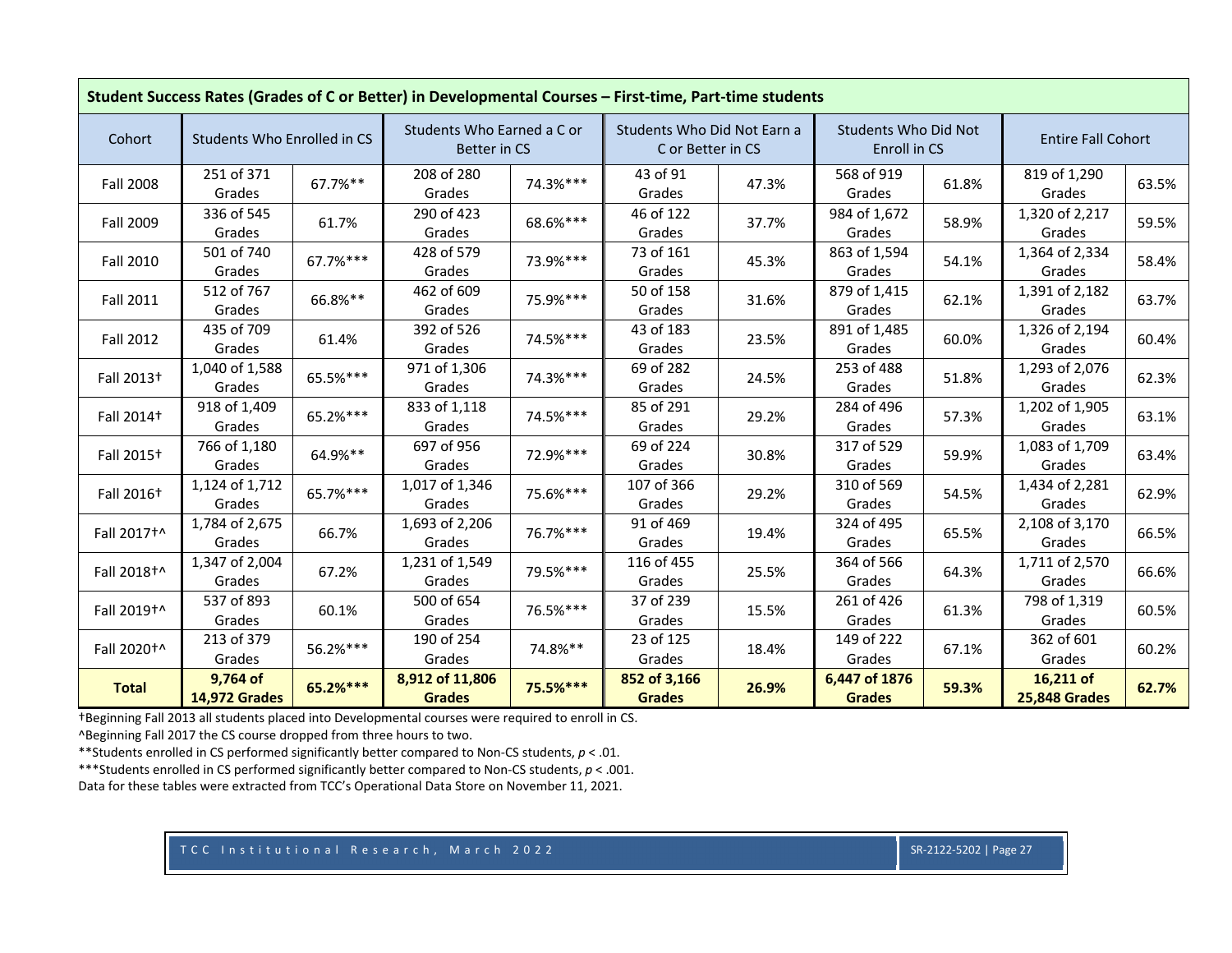| Student Success Rates (Grades of C or Better) in Developmental Courses - First-time, Full-time Students Who Did Not Earn a C or Better in CS |                                                            |                               |                                |                       |                               |                                                      |         |  |  |  |  |
|----------------------------------------------------------------------------------------------------------------------------------------------|------------------------------------------------------------|-------------------------------|--------------------------------|-----------------------|-------------------------------|------------------------------------------------------|---------|--|--|--|--|
| Cohort                                                                                                                                       | <b>Students Who</b><br>Did Not Earn a C<br>or Better in CS |                               | <b>Developmental Education</b> | <b>Tulsa Achieves</b> |                               | <b>Developmental Education</b><br>and Tulsa Achieves | Neither |  |  |  |  |
| <b>Fall 2008</b>                                                                                                                             | 43 of 91 Grades                                            | 21 of 46<br>Grades            | 45.7%                          |                       | 22 of 45<br>Grades            | 48.9%                                                |         |  |  |  |  |
| Fall 2009                                                                                                                                    | 46 of 122 Grades                                           | 26 of 52<br>Grades            | 50.0%                          |                       | 20 of 70<br>Grades            | 28.6%                                                |         |  |  |  |  |
| <b>Fall 2010</b>                                                                                                                             | 73 of 161 Grades                                           | 31 of 63<br>Grades            | 49.2%                          |                       | 42 of 98<br>Grades            | 42.9%                                                |         |  |  |  |  |
| <b>Fall 2011</b>                                                                                                                             | 50 of 158 Grades                                           | 15 of 62<br>Grades            | 24.2%                          |                       | 35 of 95<br>Grades            | 36.8%                                                |         |  |  |  |  |
| <b>Fall 2012</b>                                                                                                                             | 43 of 183 Grades                                           | 17 of 73<br>Grades            | 23.3%                          |                       | 26 of 110<br>Grades           | 23.6%                                                |         |  |  |  |  |
| Fall 2013+                                                                                                                                   | 69 of 282 Grades                                           | 48 of 180<br>Grades           | 26.7%                          |                       | 21 of 102<br>Grades           | 20.6%                                                |         |  |  |  |  |
| Fall 2014+                                                                                                                                   | 85 of 291 Grades                                           | 62 of 184<br>Grades           | 33.7%                          |                       | 23 of 106<br>Grades           | 21.7%                                                |         |  |  |  |  |
| Fall 2015+                                                                                                                                   | 69 of 224 Grades                                           | 36 of 113<br>Grades           | 31.9%                          |                       | 32 of 110<br>Grades           | 29.1%                                                |         |  |  |  |  |
| Fall 2016+                                                                                                                                   | 107 of 366 Grades                                          | 42 of 161<br>Grades           | 26.1%                          |                       | 59 of 198<br>Grades           | 29.8%                                                |         |  |  |  |  |
| Fall 2017+^                                                                                                                                  | 91 of 469 Grades                                           | 53 of 243<br>Grades           | 21.8%                          |                       | 32 of 218<br>Grades           | 14.7%                                                |         |  |  |  |  |
| Fall 2018+^                                                                                                                                  | 116 of 455 Grades                                          | 41 of 164<br>Grades           | 25.0%                          |                       | 70 of 283<br>Grades           | 24.7%                                                |         |  |  |  |  |
| Fall 2019+^                                                                                                                                  | 37 of 239 Grades                                           | 8 of 69<br>Grades             | 11.6%                          |                       | 27 of 167<br>Grades           | 16.2%                                                |         |  |  |  |  |
| Fall 2020 <sup>+^</sup>                                                                                                                      | 23 of 125 Grades                                           | 9 of 46<br>Grades             | 19.6%                          |                       | 12 of 73<br>Grades            | 16.4%                                                |         |  |  |  |  |
| <b>Total</b>                                                                                                                                 | 852 of 3,166<br><b>Grades</b>                              | 409 of 1,456<br><b>Grades</b> | 28.1%                          |                       | 421 of 1,675<br><b>Grades</b> | 25.1%                                                |         |  |  |  |  |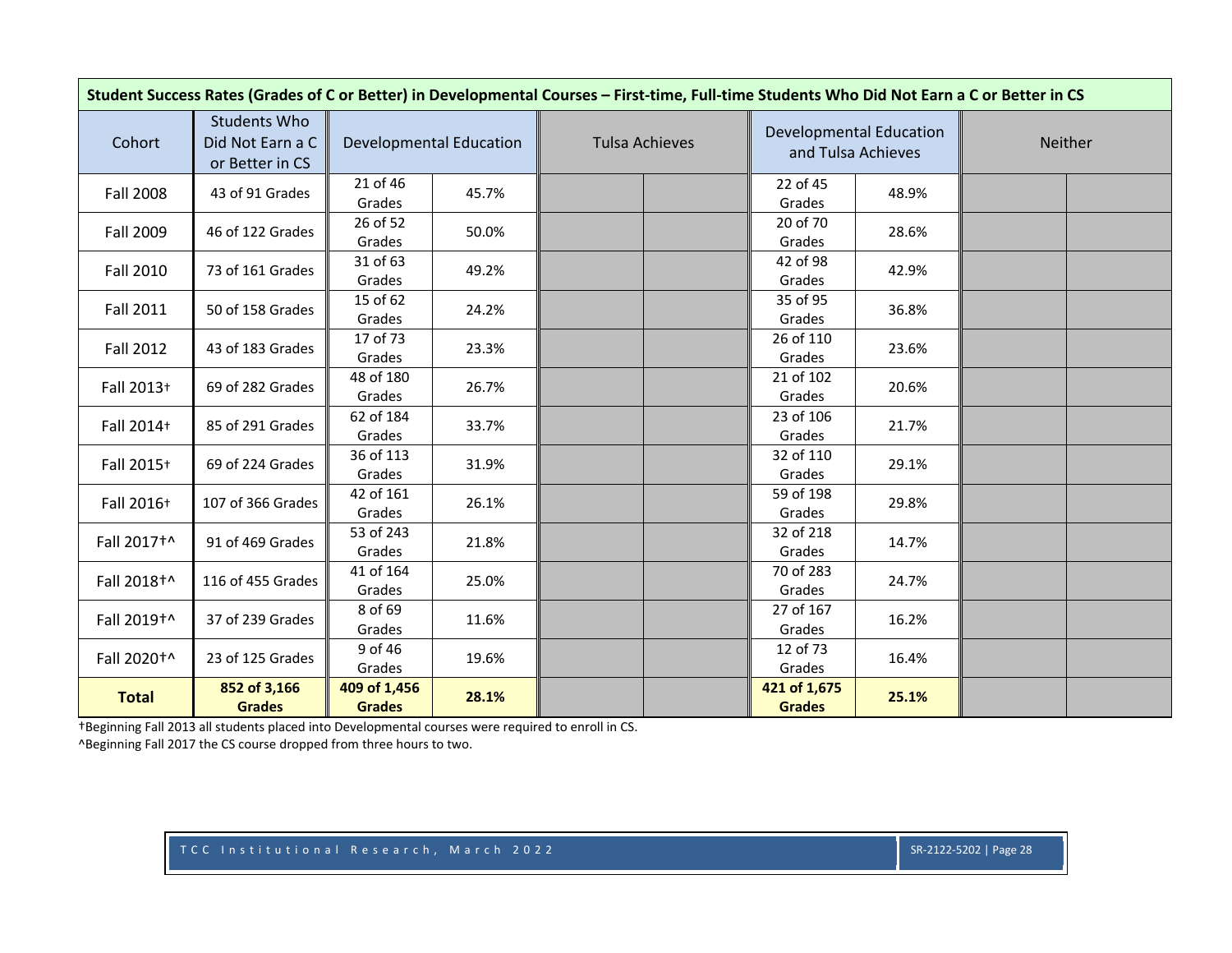| Student Success Rates (Grades of C or Better) in Gateway Courses - First-time, Part-time students |                                   |          |                                            |          |                                                  |       |                                             |       |                                   |       |  |
|---------------------------------------------------------------------------------------------------|-----------------------------------|----------|--------------------------------------------|----------|--------------------------------------------------|-------|---------------------------------------------|-------|-----------------------------------|-------|--|
| Cohort                                                                                            | Students Who Enrolled in CS       |          | Students Who Earned a C or<br>Better in CS |          | Students Who Did Not Earn a<br>C or Better in CS |       | <b>Students Who Did Not</b><br>Enroll in CS |       | <b>Entire Fall Cohort</b>         |       |  |
| <b>Fall 2008</b>                                                                                  | 405 of 543<br>Grades              | 74.6%    | 330 of 427<br>Grades                       | 77.3%    | 75 of 116<br>Grades                              | 64.7% | 1,191 of 1,582<br>Grades                    | 75.3% | 1,596 of 2,125<br>Grades          | 75.1% |  |
| Fall 2009                                                                                         | 636 of 864<br>Grades              | 73.6%    | 554 of 727<br>Grades                       | 76.2%**  | 82 of 137<br>Grades                              | 59.9% | 1,856 of 2,555<br>Grades                    | 72.6% | 2,492 of 3,419<br>Grades          | 72.9% |  |
| Fall 2010                                                                                         | 917 of 1,254<br>Grades            | 73.1%    | 827 of 1,070<br>Grades                     | 77.3%*** | 90 of 184<br>Grades                              | 48.9% | 1,925 of 2,669<br>Grades                    | 72.1% | 2,842 of 3,923<br>Grades          | 72.4% |  |
| <b>Fall 2011</b>                                                                                  | 842 of 1,160<br>Grades            | 72.6%    | 781 of 1,027<br>Grades                     | 76.0%    | 61 of 133<br>Grades                              | 45.9% | 1,853 of 2,488<br>Grades                    | 74.5% | 2,695 of 3,648<br>Grades          | 73.9% |  |
| <b>Fall 2012</b>                                                                                  | 770 of 1,097<br>Grades            | 70.2%**  | 707 of 942<br>Grades                       | 75.1%    | 63 of 155<br>Grades                              | 40.6% | 1,816 of 2,458<br>Grades                    | 73.9% | 2,586 of 3,555<br>Grades          | 72.7% |  |
| Fall 2013+                                                                                        | 1,628 of 2,165<br>Grades          | 75.2%*** | 1,566 of 1,964<br>Grades                   | 79.7%*** | 62 of 201<br>Grades                              | 30.8% | 923 of 1,300<br>Grades                      | 71.0% | 2,551 of 3,465<br>Grades          | 73.6% |  |
| Fall 2014+                                                                                        | 1,691 of 2,262<br>Grades          | 74.8%    | 1,598 of 2,021<br>Grades                   | 79.1%**  | 93 of 241<br>Grades                              | 38.6% | 1,106 of 1,451<br>Grades                    | 76.2% | 2,797 of 3,713<br>Grades          | 75.3% |  |
| Fall 2015 <sup>+</sup>                                                                            | 1,812 of 2,360<br>Grades          | 76.8%*   | 1,723 of 2,148<br>Grades                   | 80.2%*** | 89 of 212<br>Grades                              | 42.0% | 1,290 of 1,733<br>Grades                    | 74.4% | 3,102 of 4,093<br>Grades          | 75.8% |  |
| Fall 2016 <sup>+</sup>                                                                            | 1,988 of 2,713<br>Grades          | 73.3%    | 1,848 of 2,375<br>Grades                   | 77.8%*** | 140 of 338<br>Grades                             | 41.4% | 1,099 of 1,506<br>Grades                    | 73.0% | 3,087 of 4,219<br>Grades          | 73.2% |  |
| Fall 2017+^                                                                                       | 3,612 of 4,872<br>Grades          | 74.1%*   | 3,484 of 4,393<br>Grades                   | 79.3%*** | 128 of 479<br>Grades                             | 26.7% | 1,187 of 1,652<br>Grades                    | 71.9% | 4,799 of 6,524<br>Grades          | 73.6% |  |
| Fall 2018+^                                                                                       | 2,904 of 3,880<br>Grades          | 74.8%    | 2,740 of 3,389<br>Grades                   | 80.8%*** | 164 of 491<br>Grades                             | 33.4% | 1,200 of 1,630<br>Grades                    | 73.6% | 4,104 of 5,510<br>Grades          | 74.5% |  |
| Fall 2019+^                                                                                       | 1,336 of 1,843<br>Grades          | 72.5%    | 1,288 of 1,646<br>Grades                   | 78.3%*** | 48 of 197<br>Grades                              | 24.4% | 1,089 of 1,493<br>Grades                    | 72.9% | 2,425 of 3,336<br>Grades          | 72.7% |  |
| Fall 2020+^                                                                                       | 799 of 1,136<br>Grades            | 70.3%**  | 757 of 954<br>Grades                       | 79.4%*** | 42 of 182<br>Grades                              | 23.1% | 937 of 1,267<br>Grades                      | 74.0% | 1,736 of 2,403<br>Grades          | 72.2% |  |
| <b>Total</b>                                                                                      | 19,340 of<br><b>26,149 Grades</b> | 74.0%    | 18,203 of<br><b>23,083 Grades</b>          | 78.9%*** | 1,137 of<br><b>3,066 Grades</b>                  | 37.1% | 17,472 of<br><b>23,784 Grades</b>           | 73.5% | 36,812 of<br><b>49,933 Grades</b> | 73.7% |  |

^Beginning Fall 2017 the CS course dropped from three hours to two.

\*Students enrolled in CS performed significantly better compared to Non‐CS students, *p* <sup>&</sup>lt; .05.

\*\*Students enrolled in CS performed significantly better compared to Non‐CS students, *p* <sup>&</sup>lt; .01.

\*\*\*Students enrolled in CS performed significantly better compared to Non‐CS students, *p* <sup>&</sup>lt; .001.

++Students not enrolling in CS performed significantly better compared to CS students, *p* <sup>&</sup>lt; .01.

Data for these tables were extracted from TCC's Operational Data Store on November 11, 2021.

TCC Institutional Research, March 2022 SR‐2122‐5202 | Page 29 SR‐2122‐5202 | Page 29